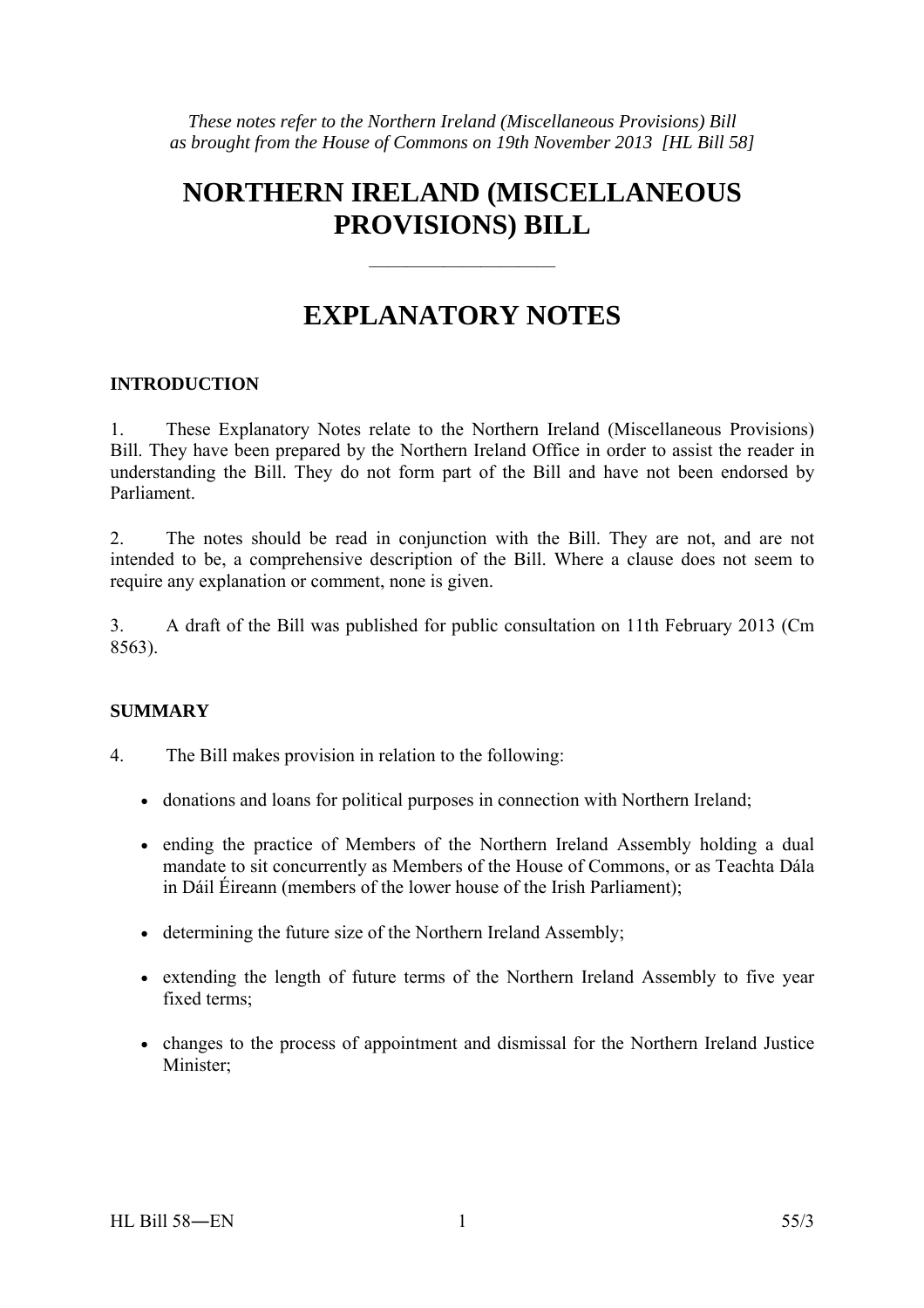- steps towards the devolution of functions in relation to the Northern Ireland Civil Service Commission, Northern Ireland Human Rights Commission, and matters relating to district electoral areas;
- registration of electors and electoral administration in Northern Ireland;
- amendments to certain order making powers and court rule making powers in respect of Northern Ireland; and,
- preventing Northern Ireland Civil Service Commissioners from sitting in the Northern Ireland Assembly.

# **COMMENTARY ON CLAUSES**

## **CLAUSES 1 AND 2: DONATIONS AND LOANS ETC FOR POLITICAL PURPOSES**

5. These clauses give effect to commitments made by the Government following a public consultation: 'Donations and Loans to Northern Ireland Political Parties – The Confidentiality Arrangements', published on 3rd August  $2010<sup>1</sup>$  The Government published its response to this consultation on 17th January 2011.

6. Northern Ireland political parties, like parties elsewhere in the UK, must report donations and loans above a certain threshold to the Electoral Commission. However, in contrast to Great Britain, the Electoral Commission is under a strict statutory obligation not to disclose any information that relates to these donations or loans, including donor identities. These arrangements, which were introduced to protect donors and lenders from intimidation, apply only during the 'prescribed period'. This period began on 1st November 2007 (prior to that the regulatory scheme had been disapplied in respect of Northern Ireland). The prescribed period has been extended on three occasions: on 1st August 2010, on 1st March 2011, and most recently by S.I. 2013/320, which extended the prescribed period until 30th September 2014.

7. In its January 2011 consultation response, the Government noted that, while a majority of responses were in favour of moving directly to the system used in Great Britain, there were a number of responses which expressed continued concern about the security implications of such a change. The provisions of this Bill implement the Government's commitment to modify the law gradually to make more information about donations and loans to political parties available to the public, without compromising the security of individuals or businesses, before a move to full transparency.

 $\overline{a}$ 

<sup>1</sup> http://www.nio.gov.uk/Public‐Consultation/Article?id=314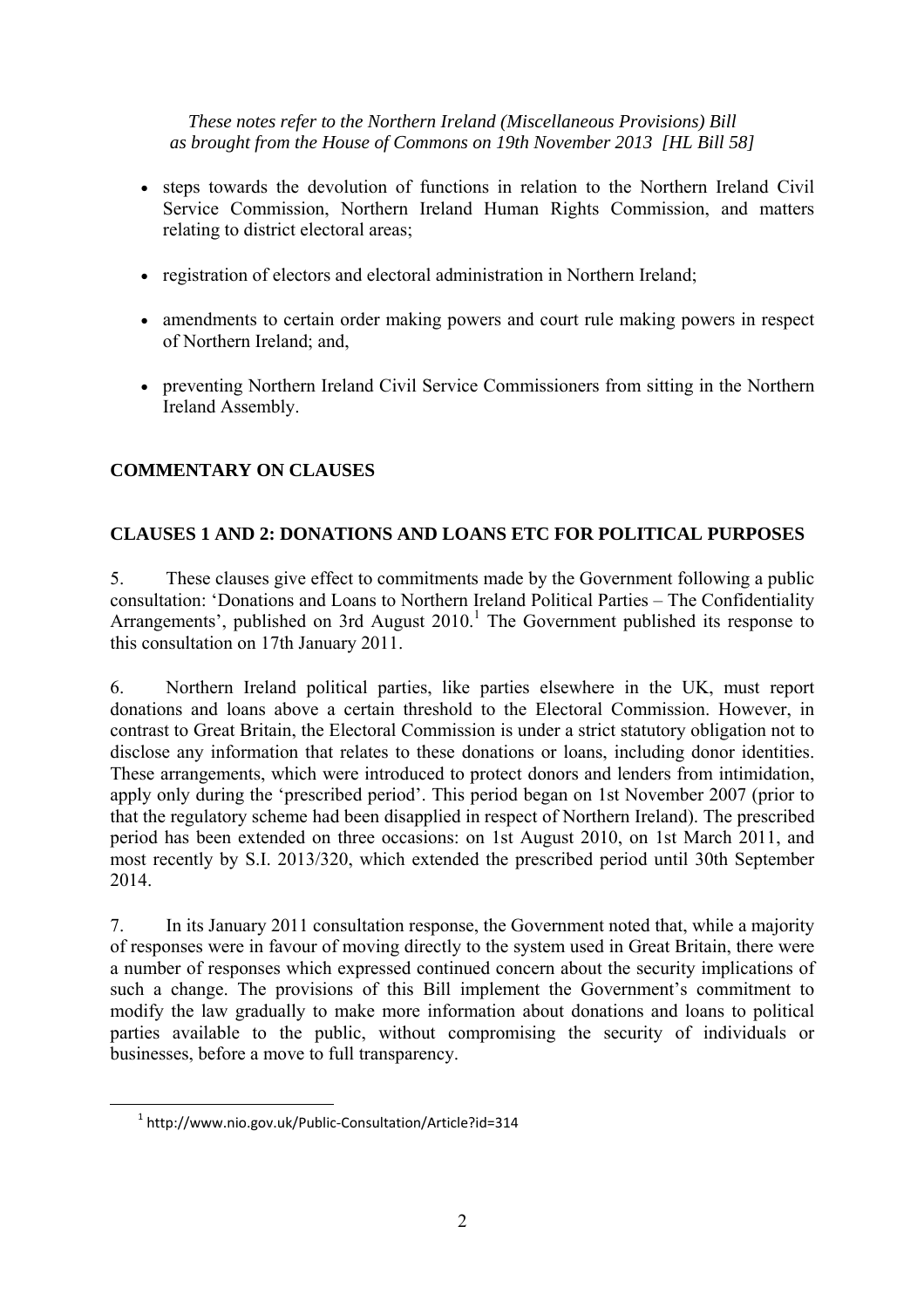8. The August 2010 consultation also sought views on the retrospective disclosure of donor information. At present, the details of donations and loans reported to the Electoral Commission during the prescribed period can be made public when that period ends. In response to the consultation, the majority of political parties, as well as the Electoral Commission, acknowledged the need to prevent retrospective disclosure of this information, arguing that those making donations from 1st November 2007 were doing so in the belief that these donations would not be released even when the confidentiality arrangements expired. In its response to the consultation, the Government committed to introducing primary legislation to ensure that the identities of those who made donations and loans during the prescribed period - including any extended periods - would not be released after the expiry of that period.

## **CLAUSE 1: DONATIONS**

9. Clause 1 makes amendments to the Northern Ireland (Miscellaneous Provisions) Act 2006 ("NIMPA") and the Political Parties, Elections and Referendums Act 2000 ("PPERA").

10. Subsection (1) makes the temporary provisions inserted into PPERA by section 14 of and Schedule 1 to NIMPA permanent.

11. Subsection (2) inserts a new section 15A into NIMPA, giving the Secretary of State the power to amend or modify the current donations regime to increase (but not to reduce) transparency. It gives the Secretary of State the power to amend, repeal or modify any enactment connected with political donations, provided that the overall effect is to increase transparency. Any secondary legislation made under this power will be subject to the affirmative resolution procedure.

12. Subsection (2) also inserts a new section 15B into NIMPA. This restricts the power of the Secretary of State to increase transparency in relation to "protected information", which is information from which it is possible to identify a person who made a donation before 1 January 2014 (during the prescribed period). The Secretary of State cannot (a) permit or require the publication of protected information; (b) reduce the maximum penalty for an offence of disclosure of protected information; or (c) allow persons to access protected information in the Electoral Commission's register. Section 15B does not prevent the Secretary of State from permitting or requiring the publication of other information which would not reveal the identity of a person who made a donation before 1st January 2014. For example, the Secretary of State could require the publication of some information, such as the size of donations, the nationality of donors, or whether the donor was an individual or a corporation.

13. Subsection (3) creates an exception to the provisions preventing disclosure of information reported to the Electoral Commission. Any information contained in reports submitted to the Electoral Commission, including information that would reveal the identity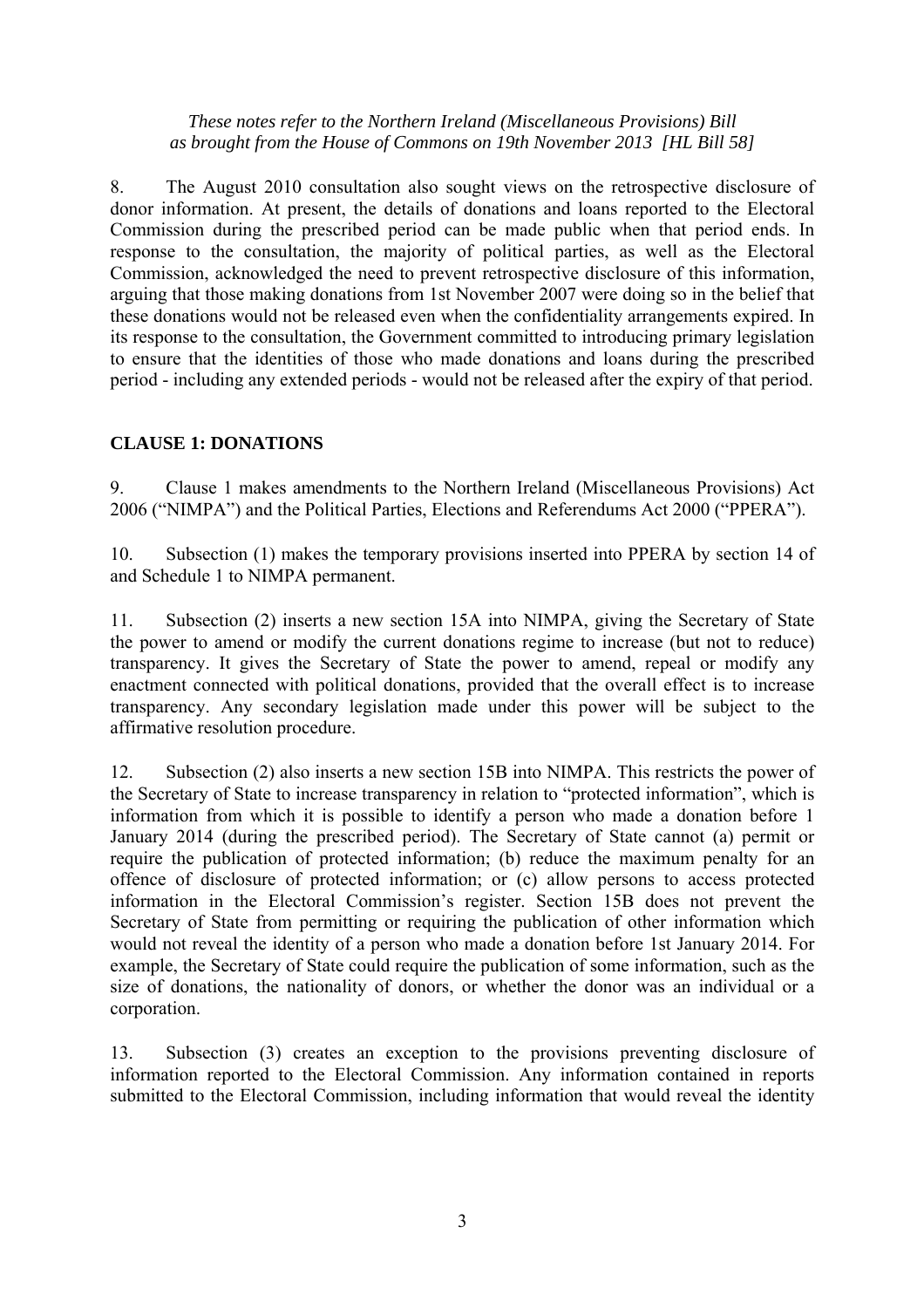of a person who made a donation before 1st January 2014, can be published if the donor has consented to information being disclosed.

## **CLAUSE 2: LOANS**

14. Clause 2 makes provision for loans, equivalent to that set out in section 1 for donations.

15. Subsection (1) makes the temporary provisions set out in Schedule 1 to the Electoral Administration Act 2006 (Regulation of Loans etc: Northern Ireland) Order 2008 (S.I. 2008/1319) permanent.

16. There is no express statement of the Secretary of State's power to increase transparency in respect of the loans regime. This is because, under section 63 of Electoral Administration Act 2006, the Secretary of State can make provision in respect of loans corresponding or similar to any provision relating to donations for political purposes which is made by or which may be made under NIMPA. Accordingly, once the new section 15A and 15B of NIMPA in clause 1(2) are in force in respect of donations, the Secretary of State will have the power to make corresponding or similar provision in respect of loans.

17. Subsection (2) creates an exception to the provisions preventing disclosure of information reported to the Electoral Commission. Any information contained in reports submitted to the Electoral Commission, including information that would reveal the identity of a person who made a loan before 1st January 2014, can be published if the Electoral Commission has reasonable grounds to believe that the parties to the transaction have consented to the information being disclosed.

## **CLAUSES 3, 4 AND 5: DUAL MANDATES**

18. These clauses prevent a member of the Northern Ireland Assembly (a Member of the Legislative Assembly or "MLA") from holding office simultaneously as a MLA and a member of the House of Commons or the Dáil Éireann (the lower house of the Irish Parliament). Insofar as it relates to the Commons, this practice, commonly known as "double jobbing" has been the source of some criticism, particularly in the wake of the expenses scandal. In its 2009 report on 'MPs' Expenses and Allowances: Supporting Parliament, safeguarding the taxpayer', the Committee on Standards in Public Life examined the issue and came to the following conclusions:

 *12.18 The holding of multiple mandates, or 'double jobbing' as it is known in Northern Ireland, appears to be unusually ingrained in the political culture there because of:*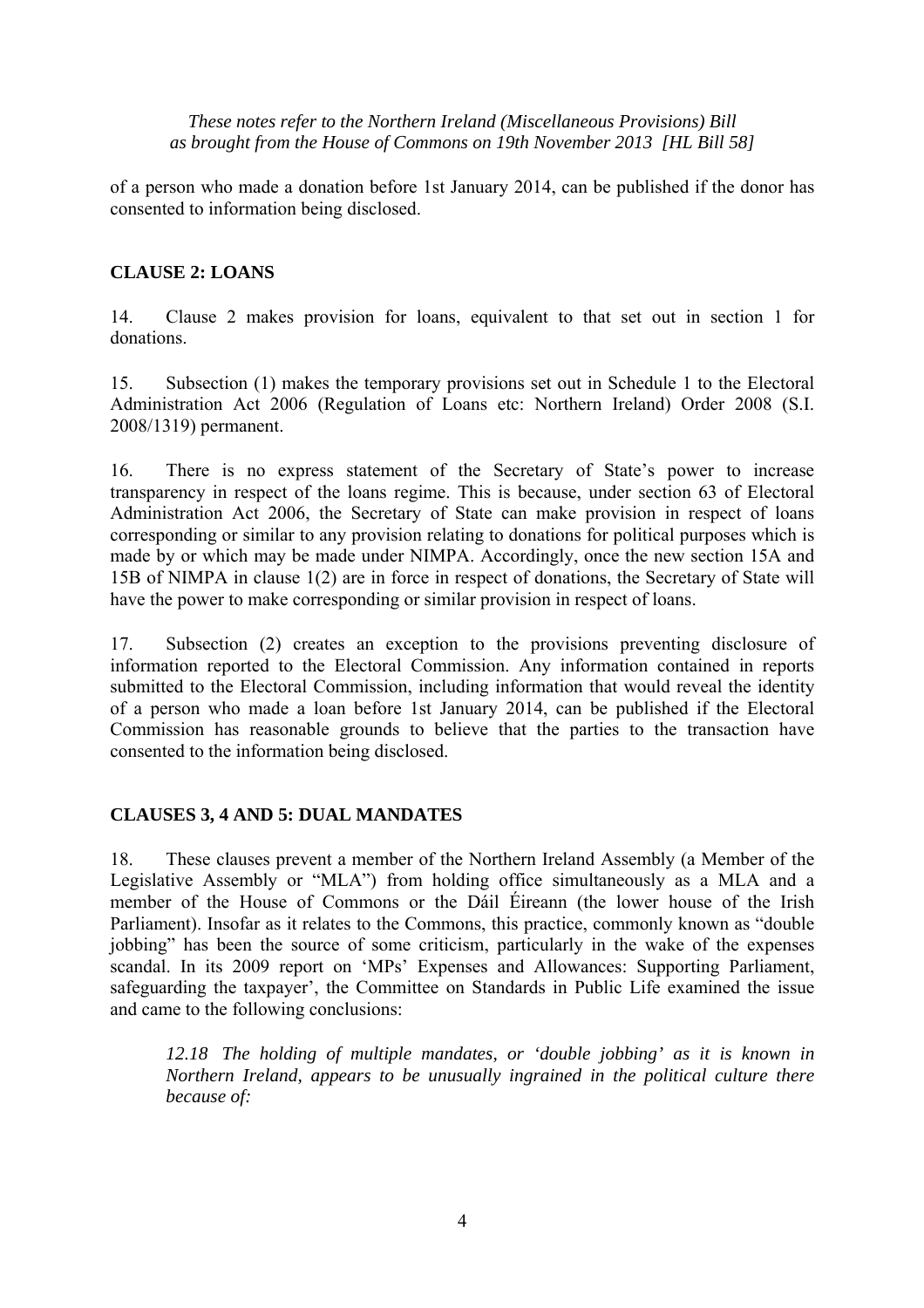- *The legacy of 'the Troubles', which discouraged many individuals from getting involved in politics, leaving it to a small minority to participate.*
- *The recent history of political instability, which led the political parties to be fearful of giving up seats in Westminster in case the local devolution settlement collapsed, as it has more than once already.*

 *12.19 The Committee expressed the view in Chapter 11 of this report that MPs should not be prohibited from earning income from limited activity outside the House of Commons, provided that the activity does not interfere with the primary role as an MP, is completely transparent to electors and does not present a conflict of interest.* 

 *12.20 We do not think these conditions are met in the case of multiple mandates. There is transparency – the issue has been widely aired in the Northern Ireland media. But the Committee questions whether it is possible to sit in two national legislatures simultaneously and do justice to both roles, particularly if the MP concerned holds a ministerial position in one of them.* 

19. The Committee went on to recommend 'that the practice of holding dual mandates in both the House of Commons and the devolved legislatures should be brought to an end as soon as possible. Ideally that would happen by the time of the scheduled elections to the three devolved legislatures in May 2011, or failing that by 2015 at the very latest.' Former Secretary of State for Northern Ireland Owen Paterson pledged to bring an end to the procedure in 2011, and his commitment was reiterated by the current Secretary of State Theresa Villiers in 2012.

20. In examining this issue following the publication of a draft Bill for pre-legislative scrutiny in February 2013, the House of Commons' Northern Ireland Affairs Committee highlighted what they perceived as an anomaly between the treatment being proposed for MPs, and those who were members of other legislatures – saying that it would be "*"illogical, and potentially inflammatory, to establish a position whereby a member of the UK Parliament*  was excluded from being an MLA but a member of any other legislature was not". The Government believes that there are legitimate distinctions to be drawn between membership of the House of Commons and the other legislatures highlighted by the Committee, but accepts that it would be sensible to make provision to ensure that a dual mandate cannot be held which permits someone to sit concurrently in the Northern Ireland Assembly and Dáil Éireann, the lower House of the Irish Parliament.

## **CLAUSE 3: MPS TO BE DISQUALIFIED FOR MEMBERSHIP OF THE ASSEMBLY**

21. Section 1 of the Northern Ireland Assembly Disqualification Act 1975 ("NIADA 1975") provides that a person is disqualified for membership of the Assembly who for the time being holds the offices, memberships and employments described in section 1(1). Clause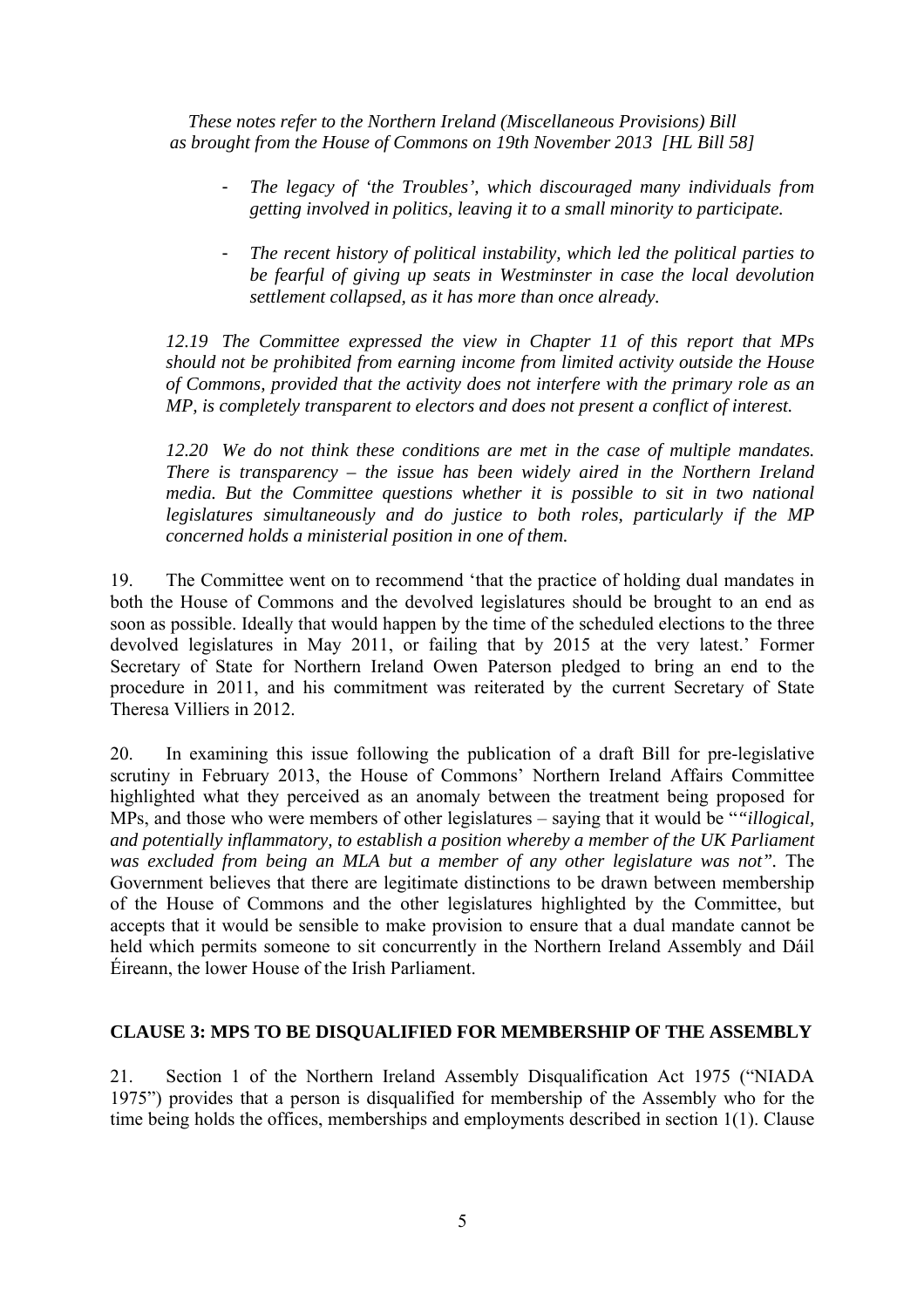3(1) of the Bill inserts new section 1(1)(za) into NIADA 1975, adding membership of the House of Commons to the list. The effect is that MPs are disqualified for membership of the Assembly, subject to the exception created in clause 3(2).

22. It Clause 3(2) of the Bill provides limited exceptions to the disqualification of MPs for membership of the Assembly. It ensures that a person who is already an MP may stand for nomination to the Assembly, and may then choose which membership to pursue if subsequently returned to the Assembly. It equally ensures that a person may stand for election both to the Assembly and to the House of Commons, and then decide which membership to pursue if successfully returned to both.

23. Clause 3(2) of the Bill accordingly inserts into the NIADA 1975 a new section 1A. Subsection (1) of that new section provides that a member of the House of Commons is not disqualified for membership of the Assembly for a period of 8 days following his return to the Assembly. This short period of grace is given so that the MP, should he wish to do so, may divest himself of his seat in the Commons in order to pursue membership of the Assembly. Alternatively, the MP may use the grace period to resign his membership as an MLA. If he does nothing, the MP will automatically be disqualified for membership of the Assembly upon the expiry of the 8 day period.

24. Subsections (2) to (4) of new section 1A are aimed at a person who is elected both as an MP and an MLA following combined Westminster and Assembly elections. These subsections ensure that such a person has the benefit of the full 8 day period to decide which membership to pursue and to achieve any necessary resignation. In their absence, it would be possible for such a person to be returned as a MLA first, and as an MP sometime after, thus depriving him (in part or entirely) of the benefit of the period under subsection (1).

25. Note that the period of grace under subsections (2) to (4) is only given to a person who is a "candidate for election to the House of Commons" on being returned as a MLA. No period of grace is otherwise given to a person who is already an MLA who is then elected to the House of Commons. Such a person will, on successful return to Westminster, automatically be disqualified for membership of the Assembly under section 1(1)(za) of NIADA 1975.

26. It will be noted that the new section 1A(3) NIADA 1975 will only apply to a person who is returned as a member of the Assembly following an election. This means that a person who is returned to fill a vacancy in the Assembly's membership via methods prescribed by the Secretary of State under section 35 of the Northern Ireland Act 1998 ("the 1998 Act"), for example by substitution, cannot take the benefit of the 8 day period unless that vacancy was filled by the method of election. This is because such a person will have sufficient time under the amended provisions in Articles 6-6B of the Northern Ireland Assembly (Elections) Order 2001 (S.I. 2001/2599) to resign their seat in Westminster before returning a statement of readiness (see paragraphs 27-30 below).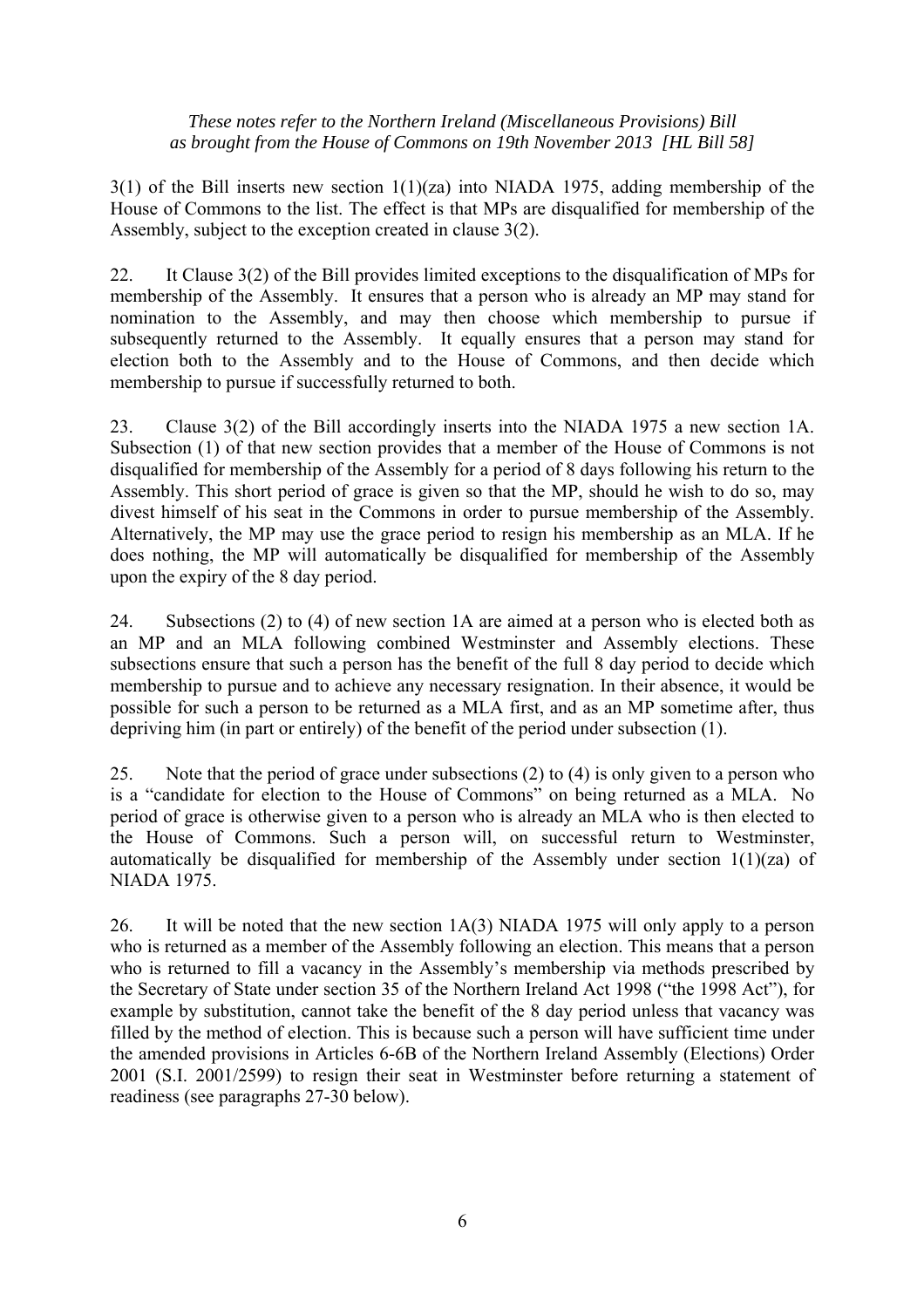27. Section 37 of the 1998 Act makes provision for the effects of disqualification for membership of the Assembly and gives the Assembly certain powers to provide for relief from disqualification. Clause 3(3) of the Bill makes an amendment to section 37(1) of the 1998 Act to make clearer that the provisions about the effects of disqualification and relief apply where a person has been disqualified under the NIADA 1975 under provision inserted into that Act after the 1998 Act was passed.

28. Clause 3(4) of the Bill makes an amendment to section 47(4) of the 1998 Act. Section 47(4) requires the Assembly to make provision in respect of salaries payable to Assembly members who are also members of the House of Commons. This provision is rendered unnecessary by clause 3 of the Bill, as Assembly members are now effectively disqualified from holding a dual mandate in the House of Commons.

## **CLAUSE 4: TDS TO BE DISQUALIFIED FOR MEMBERSHIP OF THE ASSEMBLY**

29. Clause 4(1) of the Bill inserts new section 1(1)(db) into NIADA 1975, adding membership of the Dáil Éireann (the lower house of the Irish Parliament) to the list of offices, memberships and employments which disqualify a person for membership of the Assembly. The effect is that Teachtaí Dála (TDs, members of the lower house of the Irish Parliament) are disqualified for membership of the Assembly, subject to the exception created in clause 4(2).

30. Clause 4(2) provides a similar 8 day grace period following a person's election to the Assembly for TDs as clause 3(2) does for MPs. As the chances of an Assembly election and a Dáil election being held on the same day are very remote, and given that the elections would not in any event be held as a combined election, no provision is included which would address the coincidence of an Assembly and Dáil election taking place concurrently.

## **CLAUSE 5: STATEMENTS MADE BY PROSPECTIVE MEMBERS OF THE ASSEMBLY**

31. Clause 5 of the Bill amends the Northern Ireland Assembly (Elections) Order 2001 (S.I. 2001/2599) ("the 2001 Order"). The 2001 Order (as amended by the Northern Ireland Assembly (Elections) (Amendment) Order 2009 (S.I. 2009/256)) provides for a system of substitutes and nominees to avoid the need for a by-election where the seat of a member of the Assembly falls vacant.

32. By Articles 6 and 6A of the 2001 Order, the Chief Electoral Officer will contact substitutes to fill the vacancies of independent candidates who gave such a list. Clause 5(2) of the Bill will require a person who wishes to be returned under the Article 6 procedure to make a written "statement of readiness". The person will be required to indicate (as he was previously) that he is willing and able to be returned to the Assembly, but will now in addition be required to state both that he is aware of the provisions of the NIADA 1975 and section 36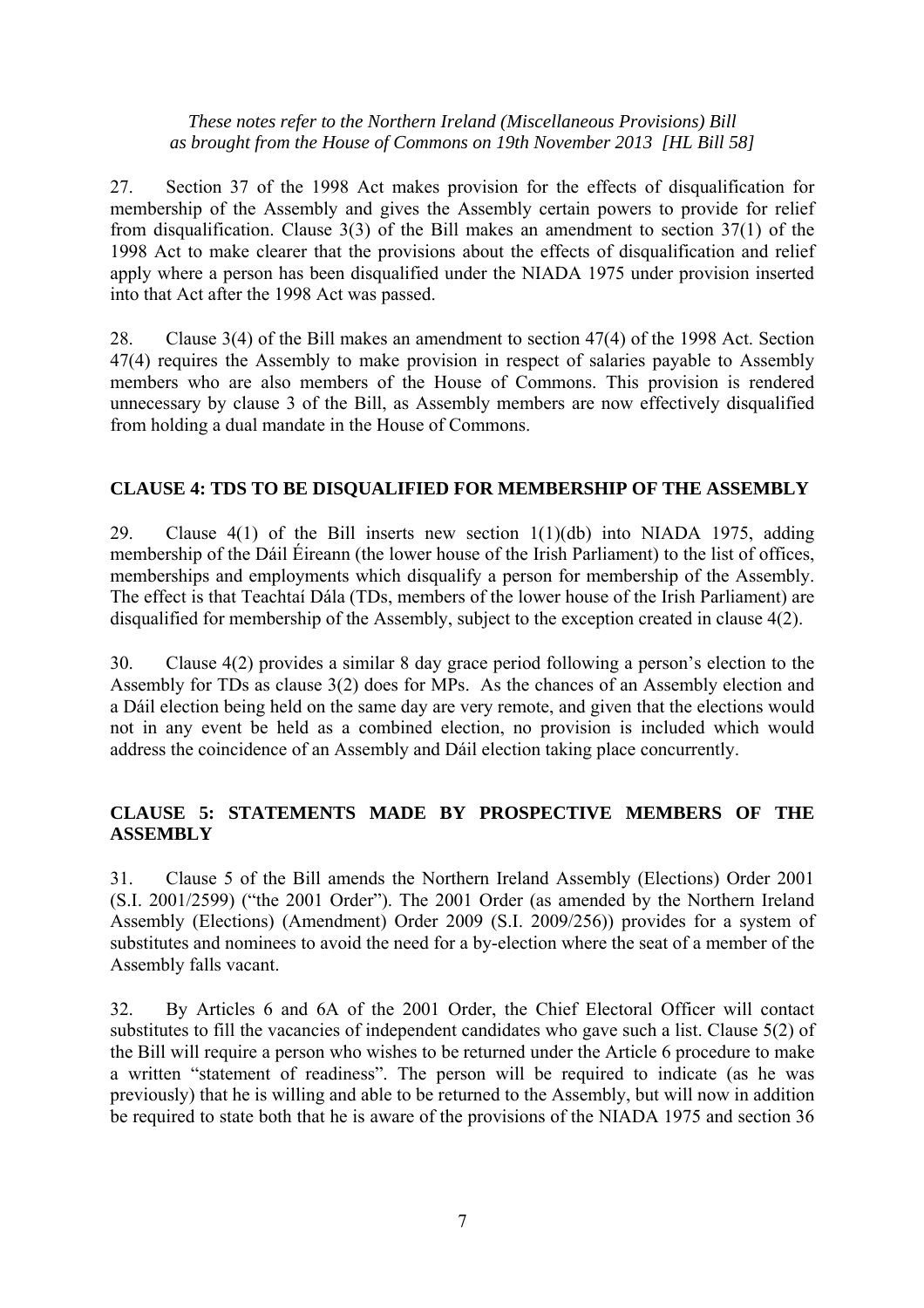of the 1998 Act, and that he is to the best of his knowledge and belief not disqualified for membership of the Assembly. This will ensure that a person may only consent to be returned to the Assembly under the Article 6 procedure when he has divested himself of any disqualifying office, including that of MP or TD. Through the inclusion of a statement regarding disqualification, the statement of readiness now more closely reflects the statement that is given by a candidate when he consents to nomination for election to the Assembly under Rule 8 of the Parliamentary Election Rules (themselves contained in Schedule 1 to the Representation of the People Act 1983 (the "RPA 1983")) as modified by Schedule 1 to the 2001 Order.

33. Clause 5(3)(a) of the Bill similarly amends article 6B of the 2001 Order (vacancies arising during an Assembly term: members of registered parties) to provide that a member of a registered party who is nominated to fill a vacancy under the procedure in Article 6B of the 2001 Order will be required to make an equivalent "statement of readiness". Again, this will ensure that a person may only consent to be returned to the Assembly under the Article 6B procedure when he has divested himself of any disqualifying office, including that of MP or TD.

34. Article 6B of the 2001 Order required the nominated person to respond within 7 days to the Chief Electoral Officer's request that he was willing and able to be returned as a member of the Assembly. Clause 5(3)(b) of the Bill substitutes the 7 day rule with a more flexible period: the person is required to respond within "such period as the Officer considers reasonable". This amendment is made so that a person nominated under Article 6B may have sufficient time to divest himself of any disqualifying office (including that of MP or TD) before he is required to make the statement of readiness. In so doing, it brings the period for response to the Chief Electoral Officer's request into line with the period set for responses from substitutes under Article 6 of the 2001 Order.

35. Clause 5(4) of the Bill modifies the statement required from those seeking election to the Assembly, which is governed by Rule 8(3) of the Parliamentary Election Rules as modified by Schedule 1 to the 2001 Order. Previously, a person was required to state that he was not disqualified from membership of the Assembly. The statement is now modified to enable a person to indicate either that he is not disqualified, or instead that he is disqualified, but only by virtue of being an MP or TD. This amendment is necessary to allow an MP to consent to nomination for the Assembly notwithstanding new section  $1(1)(za)$  or (db) of the NIADA 1975 introduced by clause 3(1) and 4(1) of the Bill. Clause 5(4) of the Bill also amends the statement to acknowledge the fact that a person may be disqualified under section 36 of the 1998 Act as well as under NIADA 1975.

## **CLAUSE 6: REDUCTION IN SIZE OF THE ASSEMBLY**

36. The Belfast (Good Friday) Agreement 1998 (the "1998 Agreement") provided for a democratically elected Assembly in Northern Ireland which would be inclusive in its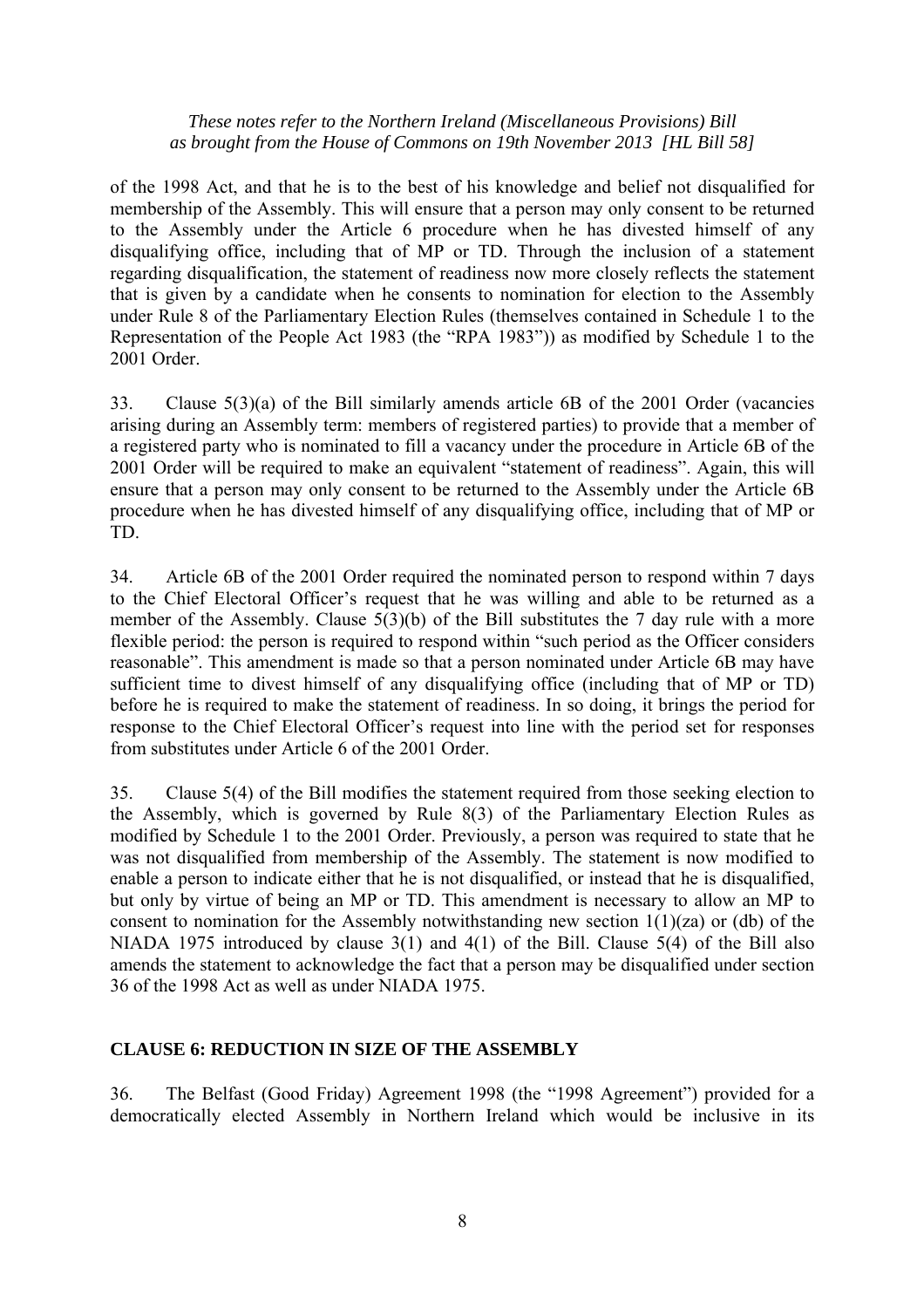membership, capable of exercising executive and legislative authority, and subject to safeguards to protect the rights and interests of all sides of the community.

37. The Assembly was to be made up of 108 members elected by PR (STV) from existing Westminster constituencies. Section 33(1) of the 1998 Act provided that members of the Assembly would be returned for the parliamentary constituencies in Northern Ireland, while section 33(2) provided that each constituency would return six members.

38. The Government consulted on the size of the Assembly in August 2012, noting that in serving a population of around 1.8 million people, there appeared to be a reasonable case for a reduction in the numbers of MLAs. However, as the size of the Assembly flowed from the 1998 Agreement, the Government has been clear that any changes would require sufficient agreement amongst the Northern Ireland parties. While there seem to be reasonable prospects for such agreement at some point in the future, at this stage the parties have not signalled that they have agreed on a reduction in the size of the Assembly.

39. The provisions in Clause 6 make the reduction in size of the assembly a reserved matter, meaning that the Assembly could legislate to reduce the number of members returned to it for each Westminster constituency. Clause 6 also ensures that any Assembly legislation that reduced the size of the Assembly could not make provision for different numbers of members to be returned for different constituencies. As a reserved matter, any legislative provision put forward by the Assembly in this regard would require the consent of the Secretary of State. Should that consent be given, the Government would need to put an Order in Council before Parliament amending section 33(2) to give effect to the Assembly's decision.

## **CLAUSE 7: EXTENSION OF ASSEMBLY TERM**

40. The Fixed Term Parliaments Act 2011 introduced fixed-term elections to the Westminster parliament. As a result, the next Westminster election will be in May 2015, then every five years thereafter.

41. The Scottish Parliament and National Assembly for Wales raised concerns that the May 2015 date clashed with elections to their respective institutions. During Second Reading in the House of Lords on 29th March 2011, Lord Wallace of Tankerness commented on the position of the devolved legislatures: 'Northern Ireland Office Ministers are conducting separate discussions with the parties in Northern Ireland on this issue and have concluded that it would be better to await the outcome of the combined polls scheduled for May this year before deciding whether special provision would be needed for Northern Ireland.*' HL Deb 1st March 2011 col 934.*

42. The Scottish Parliament and National Assembly for Wales subsequently passed resolutions (on 3rd March 2011 and 16th March 2011, respectively) calling for the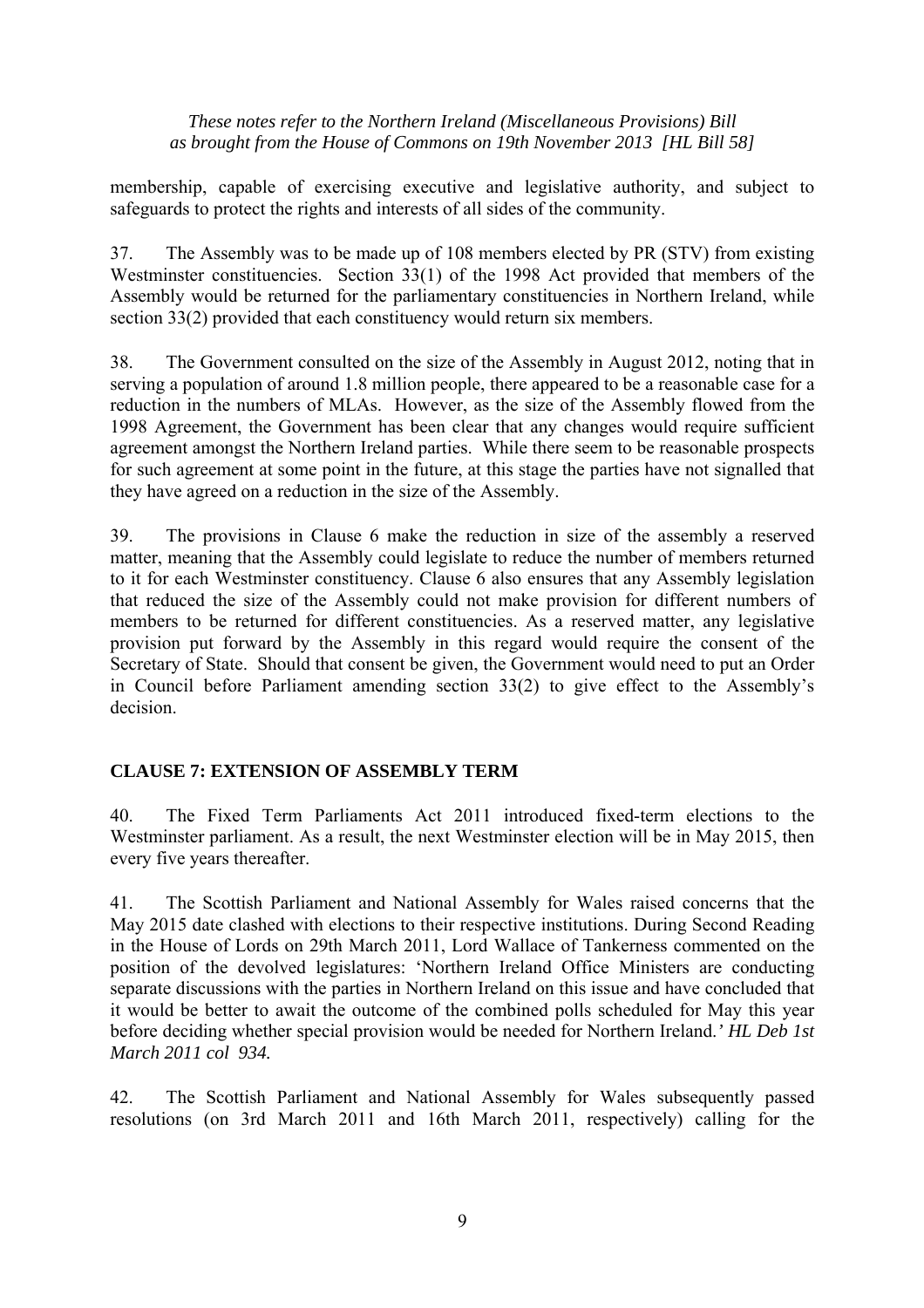rescheduling of the elections to 5th May 2016. The Government introduced provision in the Fixed Term Parliament Act to lengthen the term of the Scottish Parliament and Welsh Assembly elected in 2011 until 2016. No legislative provision was made at that time in relation to the Northern Ireland Assembly.

43. On 12th June 2012 Northern Ireland's First Minister Peter Robinson, deputy First Minister Martin McGuinness and Justice Minister David Ford wrote to then-Secretary of State Owen Paterson making clear their view that they wished to see the current term of the Northern Ireland Assembly extended until May 2016, in common with the Scottish Parliament and Welsh Assembly elections.

44. The Bill further proposes that the Assembly moves to five-year fixed terms, in common with the changes made to the cycle for Westminster elections through the Fixed-Term Parliaments Act. This will also reduce the potential for clashes between scheduled Westminster and Assembly elections in the future. The move to five year fixed terms would also take effect on the next Assembly elections in 2016. This would schedule the subsequent Assembly election for 2021 and so avoid a clash with the 2020 Westminster poll.

45. Clause 7(1) therefore amends section 31 of the Northern Ireland Act, such that elections will be held on the first Thursday in May on the fifth calendar year following that in which its predecessor was elected, rather than the fourth. Subsection (2) means that this amendment will take effect for the current Assembly term as well as future terms, with the effect that the current term will be extended by one year.

## **CLAUSES 8 AND 9: JUSTICE MINISTER**

46. These clauses give effect to an agreement between the Northern Ireland political parties to amend the 1998 Act to change the means by which the Minister of Justice for Northern Ireland (the "Justice Minister") is appointed, and to remove the anomaly whereby the party of which the Justice Minister is a member has one extra Ministerial post in the Northern Ireland Assembly (the "Assembly") than that which it would have pursuant to the d'Hondt formula.

47. The 1998 Act sets out the majority of the devolution settlement with Northern Ireland. Whilst certain matters were transferred to the competence of the Assembly in 1998, other matters were transferred later. Of particular note, was the transfer of policing and justice to the Assembly in 2010. This transfer is not straightforward, with related national security matters continuing to be excepted and therefore largely outside the competence of the Assembly. Given this complexity, and the fact that policing and justice remains a politically sensitive issue, the provisions in the 1998 Act for the appointment of the Justice Minister are complex and the Justice Minister is not dealt with in the same way as the other Northern Ireland Ministers.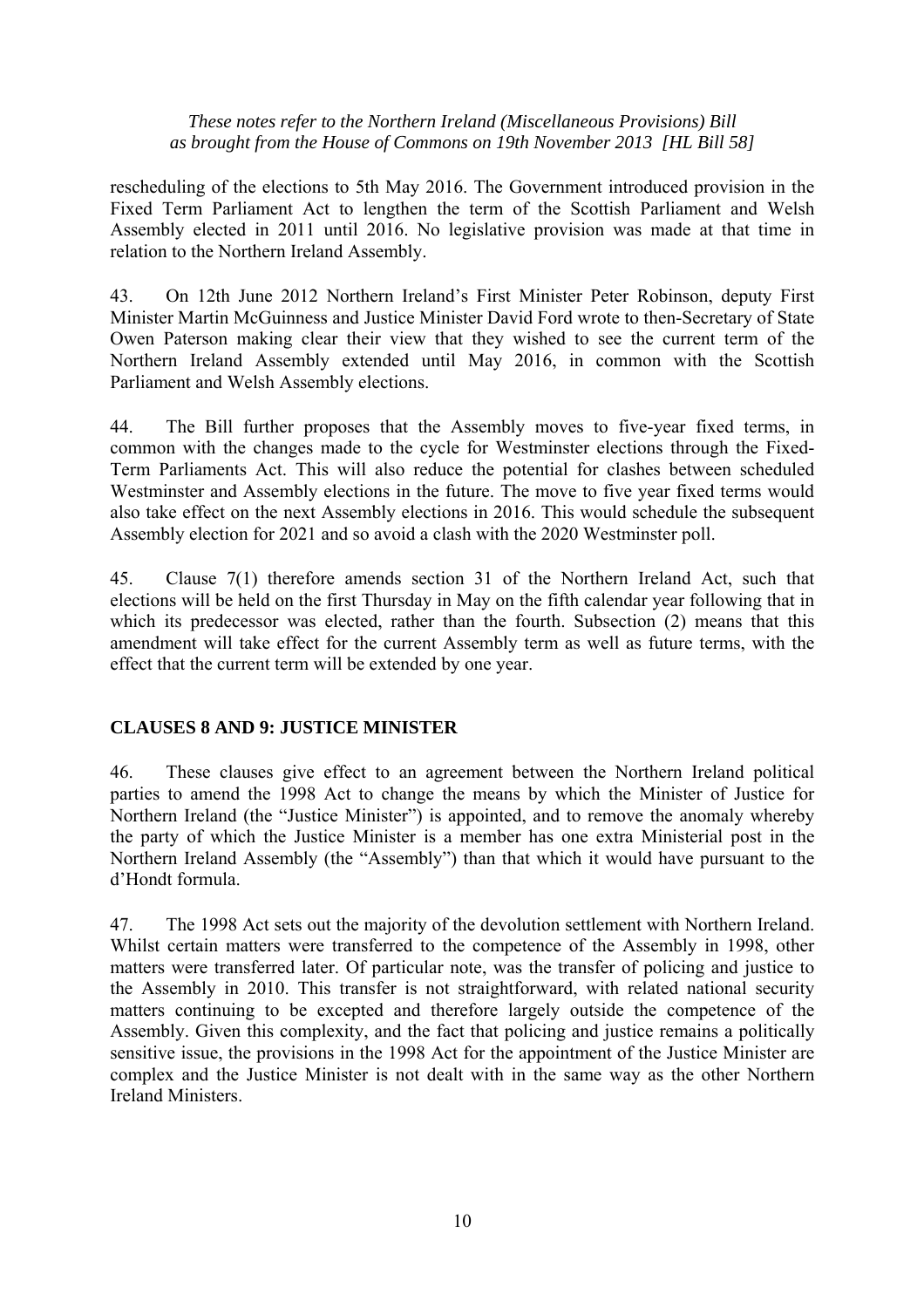#### **Existing law**

48. Section 21A of the 1998 Act sets out a number of possible appointment mechanisms for the Justice Minister, one of which may be selected and provided for by an Act of the Assembly. The Assembly enacted legislation in 2010 (the Department of Justice Act (Northern Ireland) 2010) which opted for the mechanism set out in section 21A(3A) of the 1998 Act. The Justice Minister is appointed by virtue of a nomination made by one or more members of the Assembly, and approved by a cross-community vote. Part 1A of Schedule 4A to the 1998 Act applies to this appointment, creating certain differences between this appointment and the appointment of other Northern Ireland Ministers.

49. First, the Justice Minister is appointed after the other Northern Ireland Ministers. The d'Hondt procedure, which ensures that each party is responsible for appointing a number of Ministers in proportion to the number of seats they hold in the Assembly, governs all Ministerial appointments, save for that of the Justice Minister. The Justice Minister's appointment is made outside the parameters of the d'Hondt procedure, which means that the party from which the Justice Minister is appointed will have an 'extra' Ministerial post.

50. Second, the incumbent Justice Minister can be removed if a motion is raised to that effect by either the FM/dFM acting together, or 30 or more Assembly members, followed by a majority cross-community vote. This is in contrast to other Ministers, who are appointed by their party's Nominating Officer, who has the power to dismiss the incumbent and refill the Ministerial position. The effect of the current provisions is that the position of the Justice Minister is less secure than that of the other Ministers in the Assembly.

51. The Bill amends the appointment procedure to give the Justice Minister the same security of tenure as that of the other Ministerial posts, and to rectify the anomaly in respect of the relationship between the representation of parties in the Assembly and appointment to Ministerial office.

# **CLAUSE 8: APPOINTMENT OF JUSTICE MINISTER**

52. This clause makes changes to Schedule 4A to the 1998 Act.

53. Subsection (2) sets out the appointment procedure for the Justice Minister post following an Assembly election. Those provisions also apply to the appointment of the Justice Minister in other circumstances (set out in paragraph 3D(2) of that Schedule.

54. The appointment regime in paragraph 3D(4) to (8) provides that the Justice Minister is to be nominated by one or more members of the Assembly and is to be approved by a resolution of the Assembly passed by a cross-community vote (paragraph 3D(4) and (5)). A further nomination can only be made if the initial nomination does not take effect or the nominated person does not take up office within a period specified in standing orders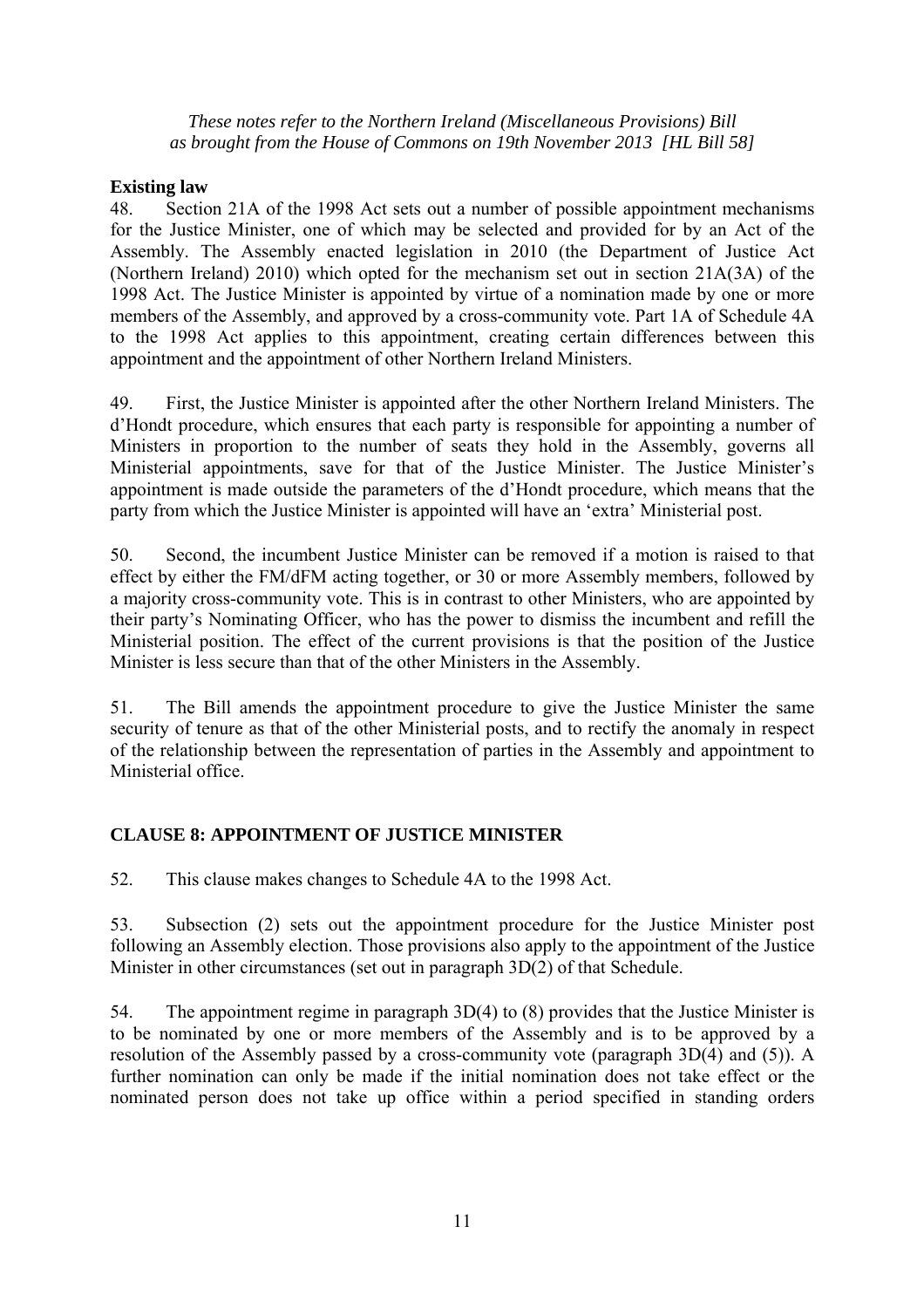(paragraph 3D(6) and (7) of Schedule 4A). This procedure shall be applied as many times as necessary to secure the office of Justice Minister is filled (paragraph 3D(8)).

55. Subsections (2) and (5) provide for the order in which Ministerial positions are filled. The Justice Minister will now be appointed immediately after the First Minister and deputy First Minister posts are decided upon. This means that the formula for working out the number of Ministerial offices to which each party is entitled can be amended (subsection (3)) to take into account the position of Justice Minister. The effect of this amendment is that the party of which the Justice Minister is a member will no longer have an 'extra' Ministerial position: the Justice Minister post will now be factored into the d'Hondt allocation.

56. Subsection (6) gives a power of veto to the Nominating Officer for the party of which a nominated candidate for the position is a member, by providing that the Nominating Officer must consent to the nomination.

57. Subsection (7) provides for security of tenure. Where the appointed Justice Minister is a member of a political party who was nominated with the consent of a Nominating Officer, that official can now remove the Justice Minister. However, where the Justice Minister is not be a member of a political party, the incumbent can be removed if a motion is raised to that effect by either the FM/dFM acting together, or 30 or more Assembly members, followed by a majority cross-community vote.

# **CLAUSE 9: REAPPOINTMENT OF OTHER NORTHERN IRELAND MINISTERS IN CERTAIN CASES**

58. This clause deals with the procedures to be followed in the event that the Justice Minister position becomes vacant. The new paragraph 3E means that if a new Justice Minister is appointed and the effect is to create a change in the total number of Ministerial offices held by members of a political party, then all Ministers will cease to hold office, and the d'Hondt procedure will be re-run again after a new Justice Minister has been appointed. This is to ensure that any potential anomaly in the number of Ministerial offices held by a political party is avoided.

59. The effect of new paragraph 3E(4) is that if the Justice Minister is dismissed by the Nominating Officer of his party, and there is an eligible member of that party who could fill the position but does not do so, either because the Nominating Officer does not consent to the nomination, or the potential replacement fails to take up the position, then all the other Ministers will remain in office and d'Hondt will not be re-run. Should the party fail to replace a dismissed Justice Minister with an eligible member from their ranks, then no steps will be taken to redress any imbalance in Ministerial seats which may result.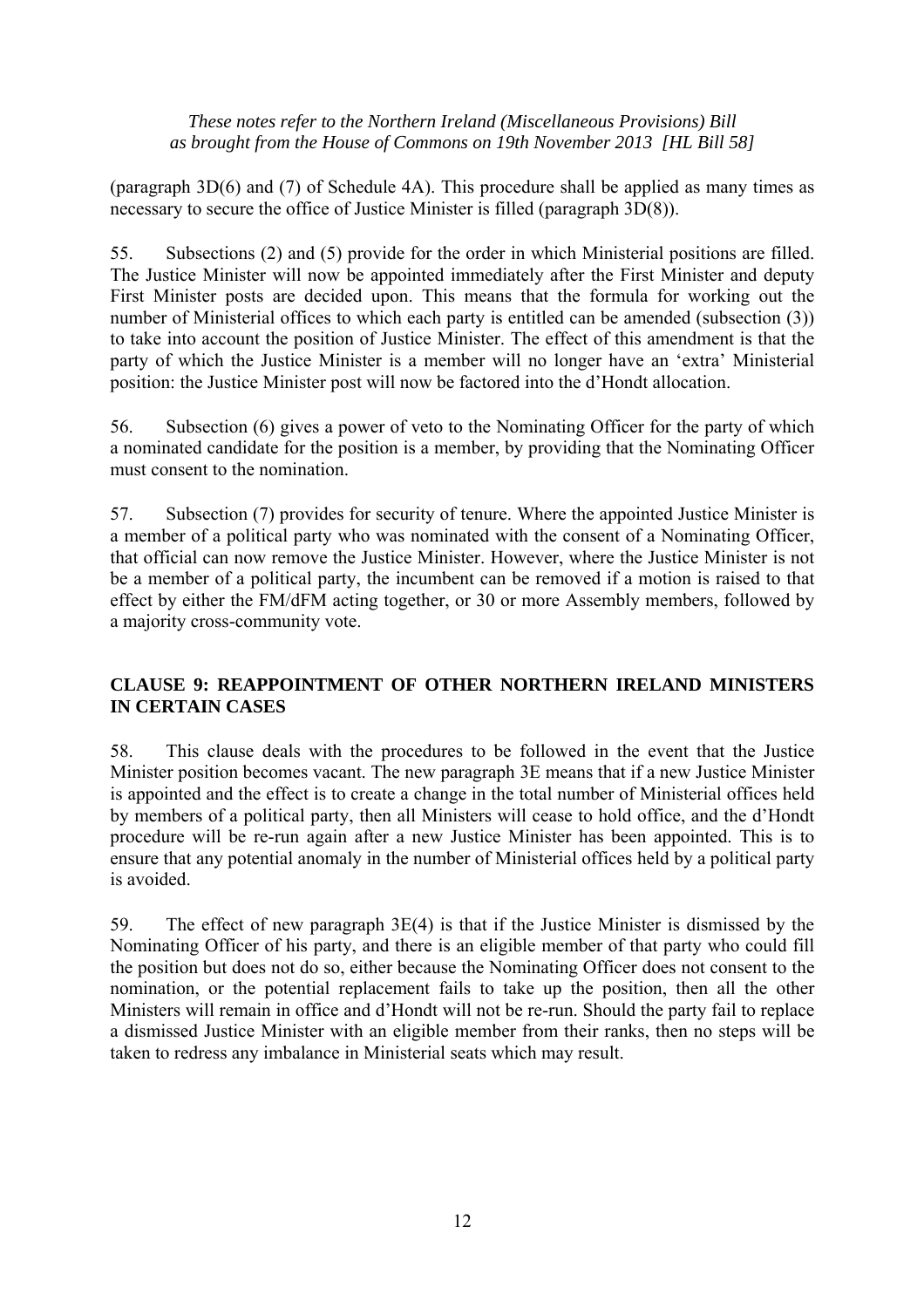## **CLAUSES 10-12 – EXCEPTED AND RESERVED MATTERS: ARMS-LENGTH BODIES**

60. These clauses make provision amending Schedules 2 (excepted matters) and 3 (reserved matters) to the 1998 Act.

61. The amendments made by these clauses have the effect of converting the functions relating to certain arms-length bodies from excepted matters into reserved matters. This change enables the Assembly to legislate on those matters, but only with the consent of the Secretary of State. This change also enables the Secretary of State to devolve these matters by making an Order in Council under section 4 of the 1998 Act, following a resolution of the Northern Ireland Assembly with cross-community support.

62. Currently, the appointment of the Civil Service Commissioners for Northern Ireland is an excepted matter and this function is exercised by the Secretary of State on behalf of Her Majesty. Similarly, the provisions in Part VII of the 1998 Act relating to the Northern Ireland Human Rights Commission are excepted matters and functions under those provisions are exercised by the Secretary of State.

63. Clauses 10 and 11 move the appointment of the Civil Service Commissioners for Northern Ireland and certain provisions relating to the Northern Ireland Human Rights Commission from the 'excepted' category in Schedule 2 to the 'reserved' category in Schedule 3 of the 1998 Act. These changes put those bodies in the same category as the Equality Commission for Northern Ireland, which is already a reserved matter.

64. Local government boundaries in Northern Ireland are a transferred matter. However, local government elections in Northern Ireland are an excepted matter under paragraph 12 of Schedule 2 to the 1998 Act, and "elections" in this context is taken to include the determination of electoral boundaries. Accordingly, while the boundaries of the district within which each council operates are set by the Assembly following recommendations by the Local Government Boundaries Commissioner, the electoral areas for each of those districts are set by order of the Secretary of State acting under section 84 of the 1998 Act, following recommendations by the District Electoral Areas Commissioner. In recent practice, the Secretary of State has appointed the former Local Government Boundaries Commissioner to be the District Electoral Areas Commissioner (this was the case in 1984, 1992, 2009 and 2014).

65. Clause 12 moves the division of local government areas into electoral areas, the determination of names of district electoral areas and the determination of the number of councillors to be elected in each district, from the excepted to the reserved category. This change enables the Assembly to legislate on them, but only with the consent of the Secretary of State. This change also enables the Secretary of State to devolve these matters by making an Order in Council under section 4 of the 1998 Act, following a resolution of the Northern Ireland Assembly with cross-community support. For example, such an order could permit the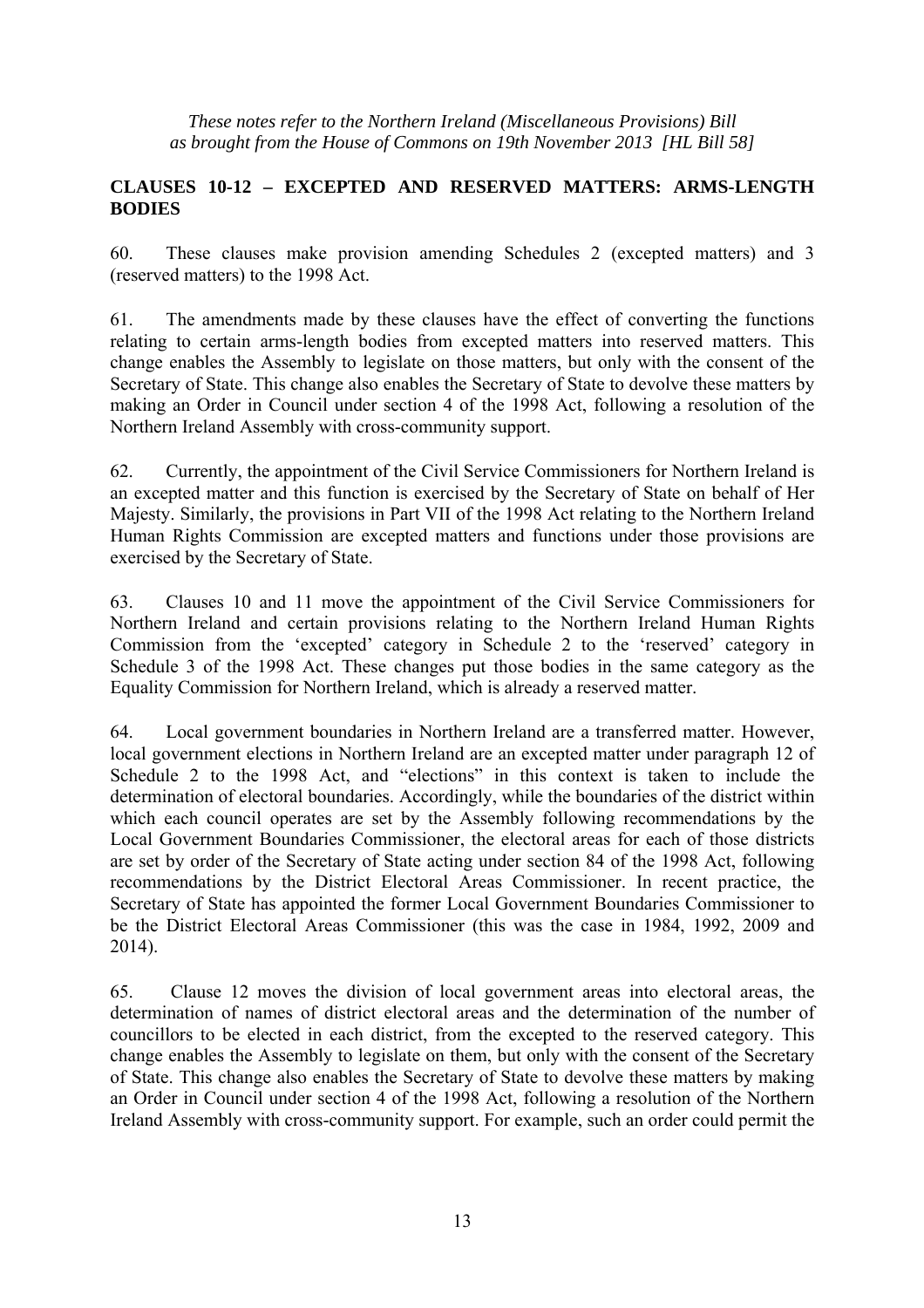Northern Ireland Executive to create a local government boundaries commission responsible for both local government and electoral area boundaries, as exists in Scotland, Wales and England. Any such order would ensure that the Secretary of State would retain the power to set electoral areas in the event that the Assembly did not reach agreement on a suitable model.

## **CLAUSES 13-20: ELECTORAL REGISTRATION AND ADMINISTRATION**

66. These clauses give effect to commitments made by the Government following its 20th July 2009 public consultation: 'Improving Electoral Registration Procedures in Northern Ireland'. The Government published its response to this consultation on 24th November 2009. These clauses also give effect to recommendations made by the Electoral Commission in its October 2011 report on elections in Northern Ireland and its November 2012 report on the electoral register in Northern Ireland.

67. A number of measures simplify registration and voting procedures, bringing Northern Ireland closer to the system used in Great Britain. In view of reduced concern about electoral fraud in Northern Ireland, the requirement for electors to have been resident for at least three months is abolished. The prohibition on application for an absent vote during the late registration period is also removed. The duty on the registration officer to take certain steps to maintain the register and certain data-sharing powers are extended to Northern Ireland. Provision is made to bring arrangements for setting the canvass form in Northern Ireland closer to new arrangements established for Great Britain, including by making it possible to give the Electoral Commission a role in setting the canvass form. The Secretary of State is given the power to extend to Northern Ireland the performance standards for registration and returning officers used in Great Britain.

68. The Bill also includes provision for a number of matters specific to electoral law in Northern Ireland. Changes are made to the nationality declaration for overseas electors in order to adequately reflect the provisions of the Belfast Agreement. There is also provision to close a loophole in the law on electoral identity cards.

## **CLAUSE 13: CANVASS FORM**

69. The process for carrying out a canvass in Northern Ireland is set out in sections 10 and 10(1A) of the RPA 1983. Section 10(4) provides that the form used for the purposes of the canvass in Northern Ireland shall be a form prescribed for those purposes. In Great Britain, section 9D of the RPA 1983 (inserted by the Electoral Registration and Administration Act 2013) provides greater flexibility in relation to the form used for the annual canvass. Section 9D also envisages that the Electoral Commission might be required to design a canvass form.

70. Subsection (1) of this Clause amends section 10 of the RPA 1983 to remove the requirement to prescribe a canvass form, and replaces it with a duty to prescribe requirements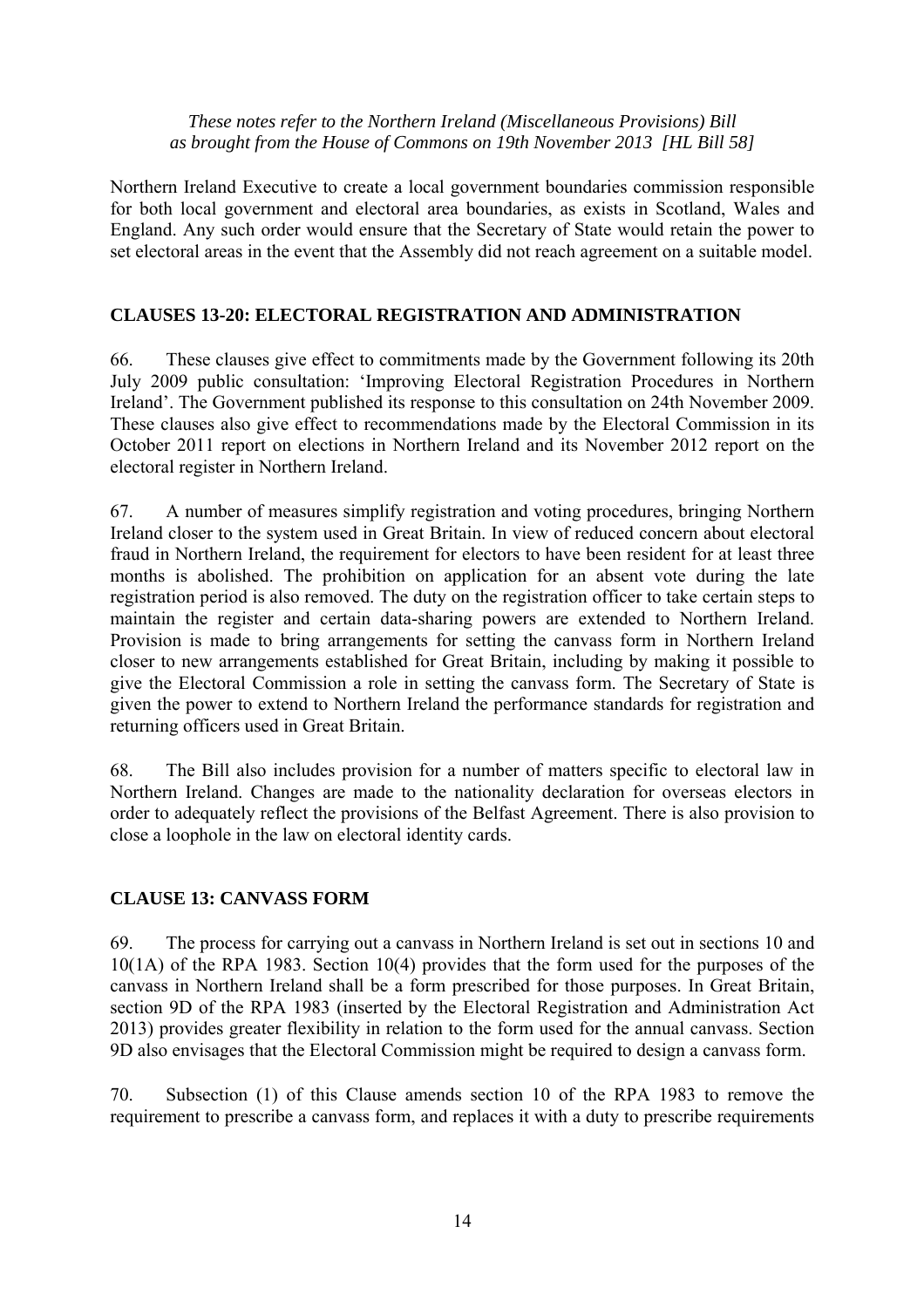as to the form or content of a canvass form. Subsection 1(c) makes amendments to allow the Secretary of State to require the Electoral Commission to design a canvass form. There already exists a power to make similar provision in relation to Great Britain in section 9D(4) of the RPA 1983, although that power is not restricted to the conferral of functions in relation to a canvass form.

71. Subsection (3) is a transitional provision to cater for the possibility that the amendments made by the Electoral Registration and Administration Act 2013 have not yet come into force when this clause comes into force (which will be 2 months after Royal Assent – see clause  $28(3)$ ).

## **CLAUSE 14: ABOLITION OF THE 3-MONTH RESIDENCE REQUIREMENT**

72. The requirement that persons registering as electors in Northern Ireland must have been resident in Northern Ireland for at least three months has been in force in one form or other since 1949. However, it has the effect of disenfranchising a small number of individuals. The requirement to provide evidence of residence also places an additional burden on those wishing to register to vote. The residence requirement is no longer needed to prevent fraud, following the introduction of a system of individual registration in 2002. No objections were made to the proposal to remove it during a public consultation in 2009.

73. Subsection (1) removes the 3-month residency requirement for registration in respect of all elections held in Northern Ireland, including elections to Parliament, the European Parliament, the Northern Ireland Assembly and local government.

74. Subsection (2) makes relevant consequential amendments.

## **CLAUSE 15: REGISTRATION AS AN OVERSEAS ELECTOR: DECLARATION OF NATIONALITY**

75. Section 1 of the Representation of the People Act 1985 (the "1985 Act") makes provision for the eligibility of persons resident outside the UK to vote at parliamentary elections in the UK (including in Northern Ireland). A person qualifies as an "overseas elector" if certain conditions are met. One of those conditions is that the person is a British citizen (section 1(1)(b)(ii)). Section 2 of the 1985 Act provides for the registration of overseas electors. As part of the registration process, section 2(3)(b) requires an overseas elector to make a declaration that he is a British citizen.

76. The 1998 Agreement recognises "the birthright of all the people of Northern Ireland to identify themselves and be accepted as Irish or British, or both, as they may so choose". To ensure consistency with the terms of the 1998 Agreement, this clause allows persons born in Northern Ireland to identify themselves as British citizens or Irish citizens or both when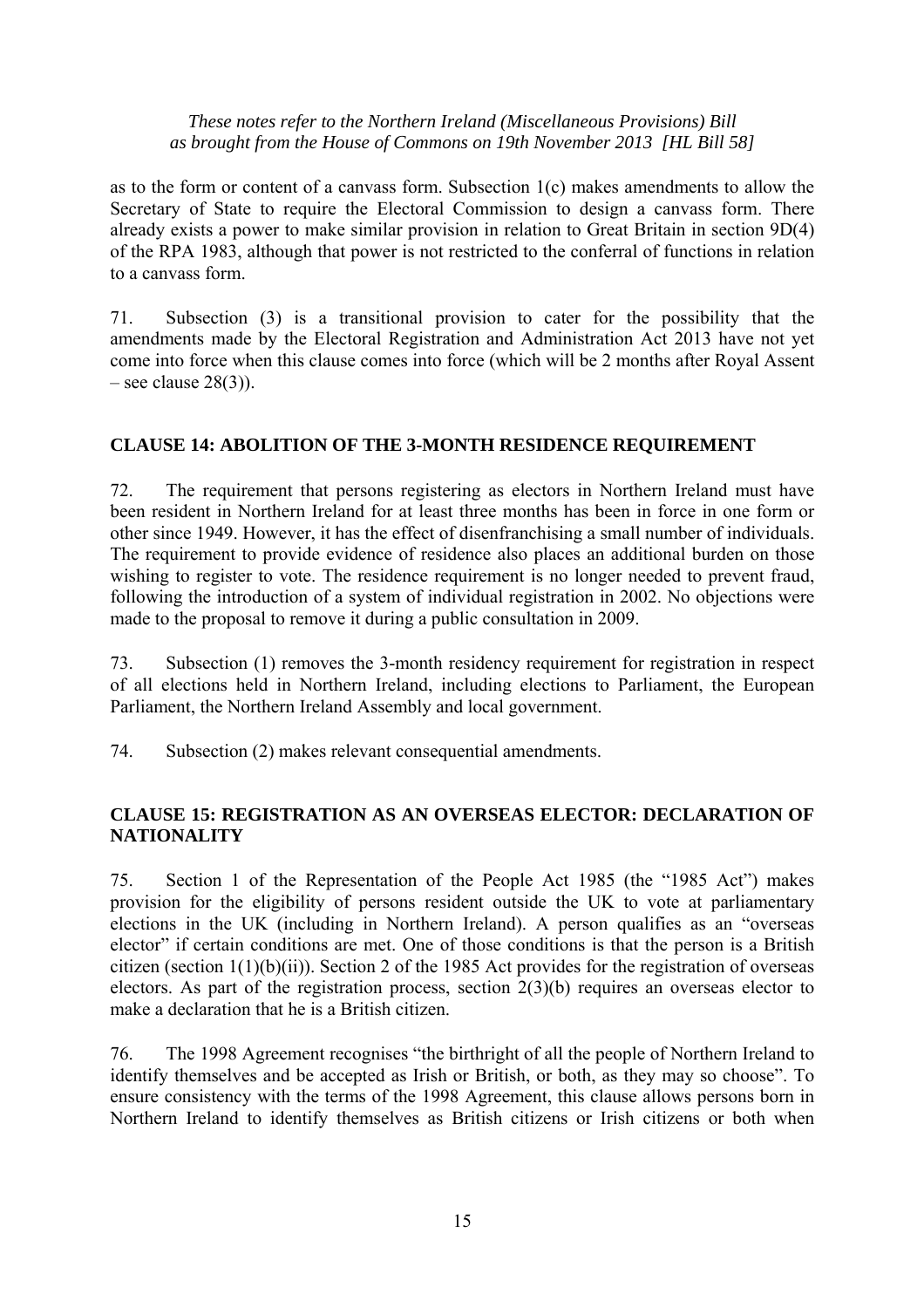making a declaration under section 2 of the 1985 Act. Clause 8 does not remove the requirement in section 1 of the 1985 Act that persons born in Northern Ireland must be British citizens in order to register as overseas electors.

77. Subsection (1) inserts subsections (3A), (9) and (10) into section 2 of the 1985 Act to provide for a possible alternative declaration for persons who are on the electoral register in Northern Ireland. Instead of declaring that they are British citizens, such persons can declare that they are "eligible Irish citizens".

78. The definition of "eligible Irish citizen" does not encompass all Irish citizens. Instead, "eligible Irish citizen" denotes a person who is an Irish citizen under Irish law, who was born in Northern Ireland and who also qualifies as a British citizen under UK law. In general, under British nationality law, persons born in Northern Ireland before 31st December 1982 will qualify as British citizens, regardless of their parentage; persons born after that date will qualify as British citizens if they have at least one parent who was a British citizen or who was otherwise settled in the United Kingdom at the time of their birth. This results in a slightly broader range of persons being entitled to make a declaration than are covered by the 1998 Agreement.

79. Subsection (2) makes amendments to regulation 20 of the Representation of the People (Northern Ireland) Regulations 2008 (the "2008 Regulations"), which reflect the contents of the new alternative declaration available to persons born in Northern Ireland who are on the Northern Ireland electoral register. Eligible Irish citizens are required to provide equivalent evidence and information to that required of British citizens. There is no additional burden on those who declare themselves to be both British and Irish; such persons can make a choice about which information that they provide.

80. Subsection (3) makes similar amendments to the 2008 Regulations in respect of those who are required to attest overseas electors' declarations. Such persons can also identify themselves as eligible Irish citizens (as defined in the amendment made by subsection (1)(b)) for the purpose of attesting an overseas declaration made by another individual, whether that individual declares himself to be British or Irish.

## **CLAUSE 16: ABSENT VOTING**

81. Section 13A of the RPA 1983 provides for the procedure to be followed for the alteration of an electoral register (for example, for a change of address or addition to the register). Having received an application for registration, the registration officer must determine whether to allow the application, taking into account any objections. The process of determining each application for registration can take some time. If the registration officer allows an application, he shall issue a notice specifying the appropriate alteration in the register. The alteration will take effect in the register between 2 weeks and 6 ½ weeks after the application has been allowed.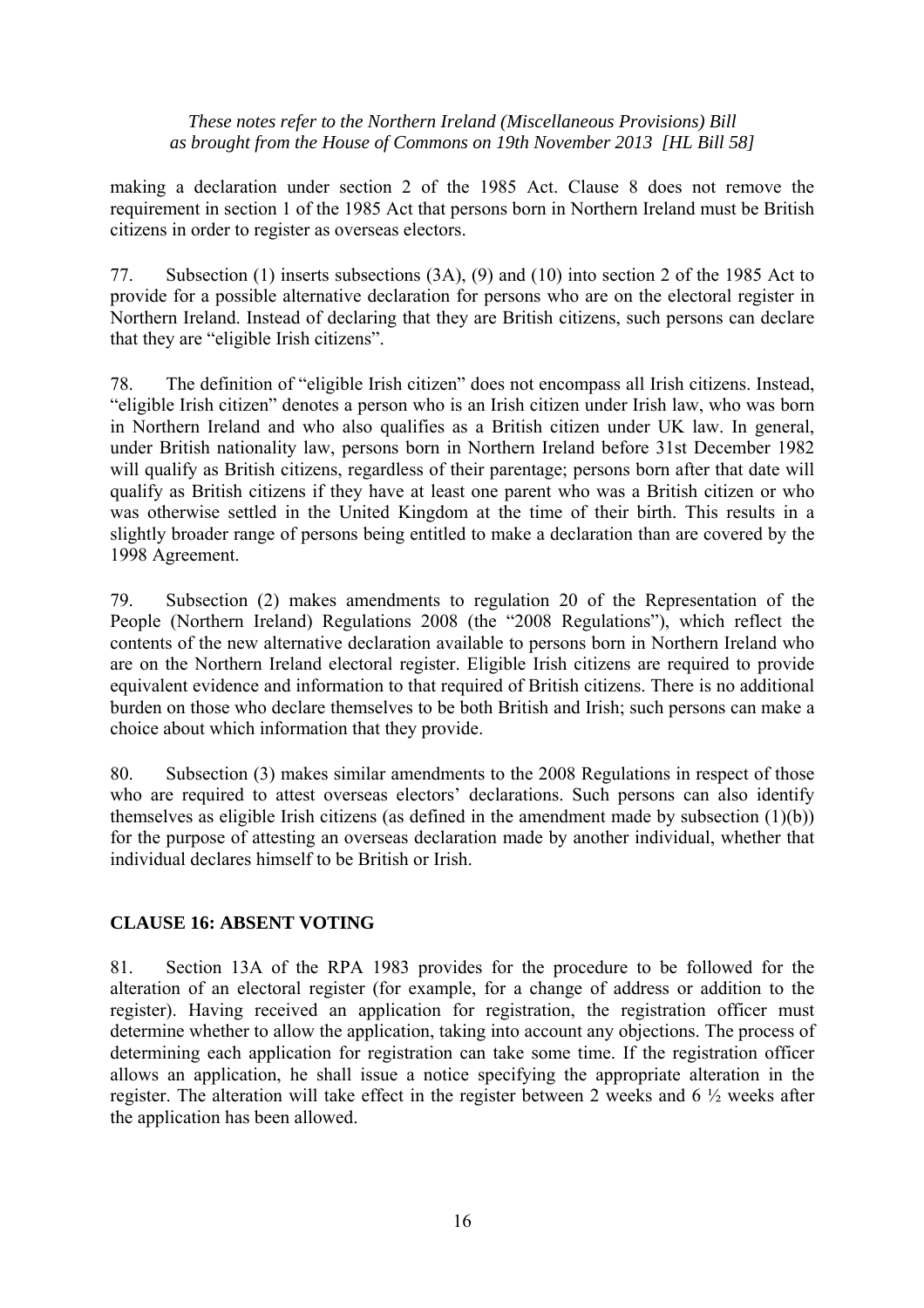82. Section 13BA of the RPA 1983 provides for alterations to be made where an election is pending. In normal circumstances, alterations which would take effect after the 'final nomination day' (the 11th working day before the poll) will have no effect for the purpose of that election unless the alterations are due to an appeal or a clerical error. However, there is a "late registration period" between the final nomination day and the 11th calendar day before the poll. Persons who want their details to be altered in the register in time for the election must submit additional evidence to the registration officer before the end of the "late registration period". The alteration (if approved) will take effect on the 5th or 6th calendar day before the poll, which gives the registration officer time to consider the application and additional evidence before publishing the alteration.

83. There is an additional limitation in Northern Ireland. A person whose registration took place as a result of an alteration made during the 'late registration' period is not entitled as an elector to an absent vote at that election and must not be shown in the absent voters list for that election. This restriction has the effect of disenfranchising a small number of people who register or change their details on the register during the late registration period, but are unable to attend a polling station in person.

84. Subsection (1) removes the current bar on those who register during the late registration period from applying for an absent vote. Persons who register during the late registration period will be able to apply for an absent vote on the same basis as persons who were already on the electoral register and made no alteration during the late registration period. Subsection (2) makes consequential amendments.

85. This clause does not amend the more general closing dates for applications for an absent vote, which are set out in regulation 61 of the 2008 Regulations, paragraph 11 of Schedule 2 to the Local Elections (Northern Ireland) Order 1985 and paragraph 8 of the European Parliamentary Elections (Northern Ireland) Regulations 2004.

# **CLAUSE 17: ELECTORAL IDENTITY CARDS**

86. In order to exercise the right to vote in any election in Northern Ireland, registered persons must provide a prescribed form of identification to the presiding officer or clerk at the polling station before being provided with a ballot paper. One of the acceptable documents that can be produced is an 'electoral identity card', which is issued by the Chief Electoral Officer for Northern Ireland under section 13C of the RPA 1983. To obtain an electoral identity card, persons registered (or who are applying to be registered) on the register of parliamentary or local electors in Northern Ireland can submit an application to the Chief Electoral Officer in accordance with the requirements set out in regulation 13 of the 2008 Regulations.

87. Section 13D of the RPA 1983 provides that a person who for any purpose connected with the registration of electors provides to a registration officer any false information is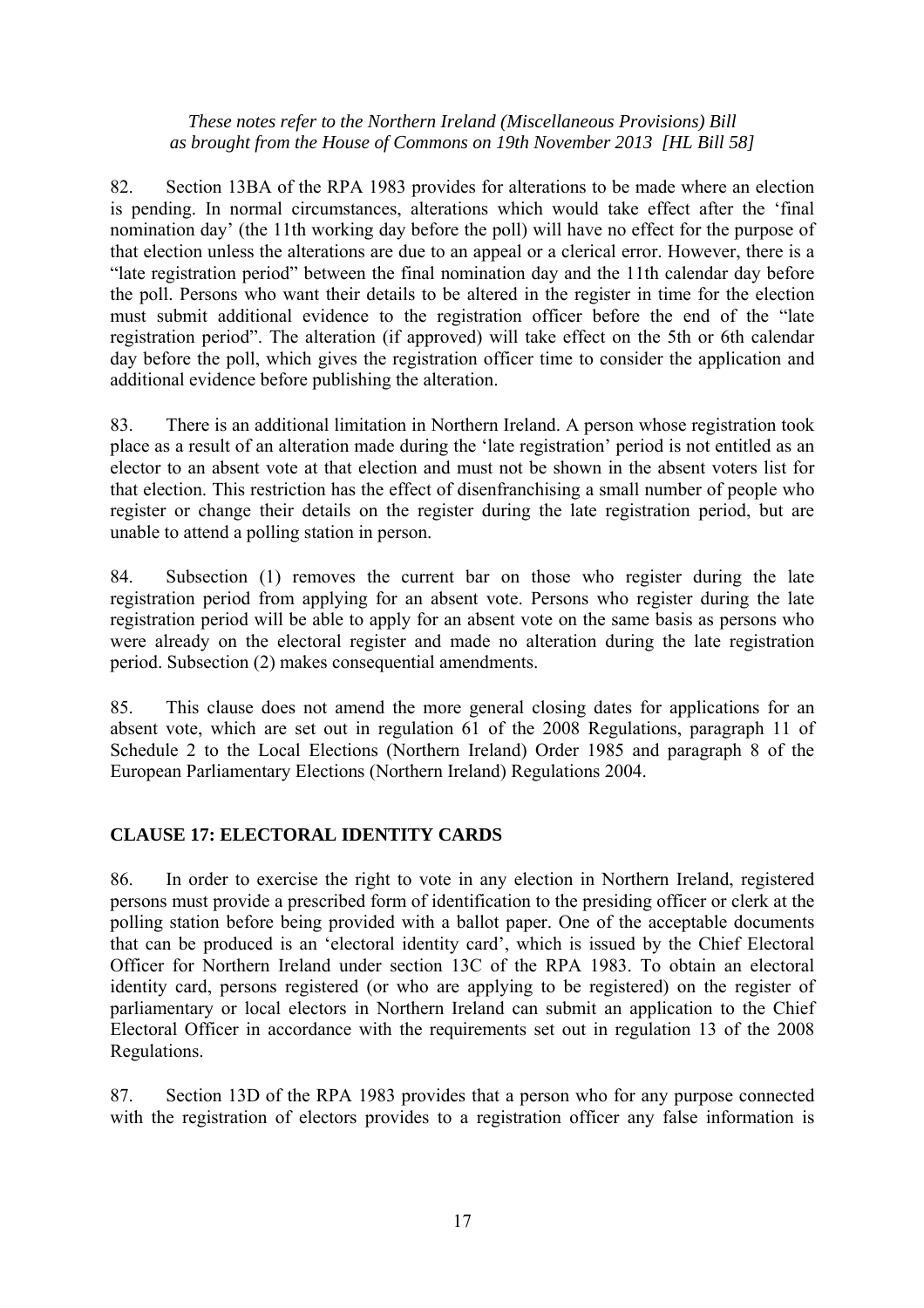guilty of an offence. However, there is a lack of clarity as to whether this provision would cover the provision of false information in an application for an electoral identity card. This is because an application for an electoral identity card might be made when a person is already registered to vote. In addition, an application for an electoral identity card must contain some information that is not required for registration purposes, such as a photograph certified as being a true likeness. Clause 17 closes this potential loophole in the law.

88. Clause 17 inserts section 13CZA into the RPA 1983, which provides that it is an offence to provide false information in connection with an application for an electoral identity card. The offence is similar to the existing offence under section 13D of the RPA 1983, with the same defence open to a defendant, the same evidential burden on the defendant and the same maximum penalty. A person who signed with a signature which was different to one they had used in the past due to illness would not fall within the offence in new section 13CZA (or the existing offence in section 13D) simply because their signature had changed.

## **CLAUSE 18: CHIEF ELECTORAL OFFICER: DUTY TO TAKE NECESSARY STEPS**

89. In Great Britain, registration officers are subject to the duties in section 9A, RPA 1983, which provides that each registration officer must "take all steps that are necessary for the purpose of complying with his duty to maintain the registers". Section 9A does not currently apply to Northern Ireland. Instead, the Chief Electoral Officer for Northern Ireland is subject to the "relevant registration objectives" which are set out in section 10ZB of the RPA 1983. These are "to secure, so far as reasonably practicable –

- a) that every person who is entitled to be registered in a register is registered in it,
- b) that no person who is not entitled to be registered in a register is registered in it, and
- c) that none of the required information (name, address, date of birth, signature, national insurance number) relating to any person registered in a register is false."

90. In its 2012 report, the Electoral Commission recommended that section 9A be extended to Northern Ireland. Subsection (1) extends the duty to take necessary steps to Northern Ireland and subsection (2) makes consequential amendments.

91. Subsection (3) makes amendments to section 9A which are required once amendments to that section are made by the Electoral Registration and Administration Act 2013 come into force. It makes clear that the duty to take steps applies in Northern Ireland in relation to all three registration objectives, rather than the two requirements which apply in Great Britain; the Chief Electoral Officer has a duty to take necessary steps to ensure that none of the required information relating to any person registered is false, as well as that all those entitled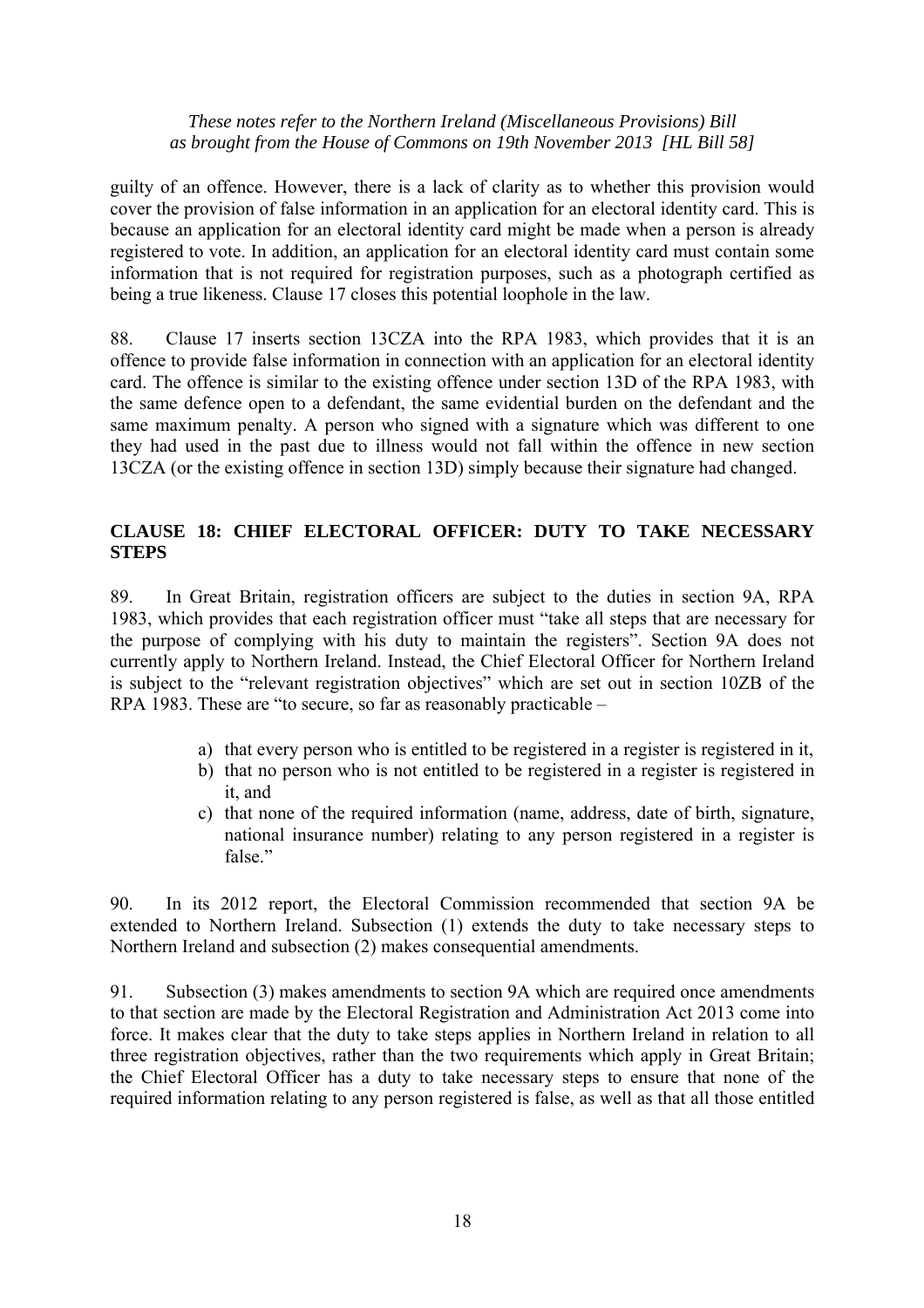to be registered (and no others) are registered. Subsection (4) makes consequential amendments.

#### **CLAUSE 19: CHIEF ELECTORAL OFFICER: PERFORMANCE STANDARDS**

92. In Northern Ireland, the Chief Electoral Officer is appointed by the Secretary of State and must prepare a report each year for the Secretary of State on how he has discharged his functions. The Secretary of State then lays a copy of the report before each House of Parliament.

93. In Great Britain, local authorities are responsible for the appointment of registration officers. The standards of performance of registration officers in Great Britain are set by the Electoral Commission. Sections 9A-9C of the Political Parties, Elections and Referendums Act 2000 give the Electoral Commission the power to publish standards of performance for registration officers, returning officers and counting officers and to publish assessments of relevant officers against the standards.

94. In its 2011 report, the Electoral Commission recommended that the performance standards framework be extended to Northern Ireland. Following that report, the Chief Electoral Officer has worked with the Electoral Commission to pilot a set of registration performance standards in Northern Ireland. The initial pilot concluded at the end of March 2013.

95. Subsection (1) gives the Secretary of State the power to make provision about performance standards, including the setting of performance standards and reporting and assessment against those standards.

96. Subsection (2) clarifies that the Order may modify or remove a function of the Secretary of State, the Chief Electoral Officer or the Electoral Commission. This allows the Secretary of State to amend the current reporting framework in parallel with introducing a new assessment framework being introduced, so avoiding two overlapping performance management frameworks.

97. Subsection (6) makes any amendment to make provision on performance standards subject to the affirmative resolution procedure.

## **CLAUSE 20: DATA SHARING**

98. Schedule 2 of the Electoral Registration and Administration Act 2013 inserts a number of regulation-making powers into section 53 of and Schedule 2 to the RPA 1983. These provisions relate to the implementation of individual electoral registration in Great Britain. They give the Secretary of State power to make regulations about the sharing of data obtained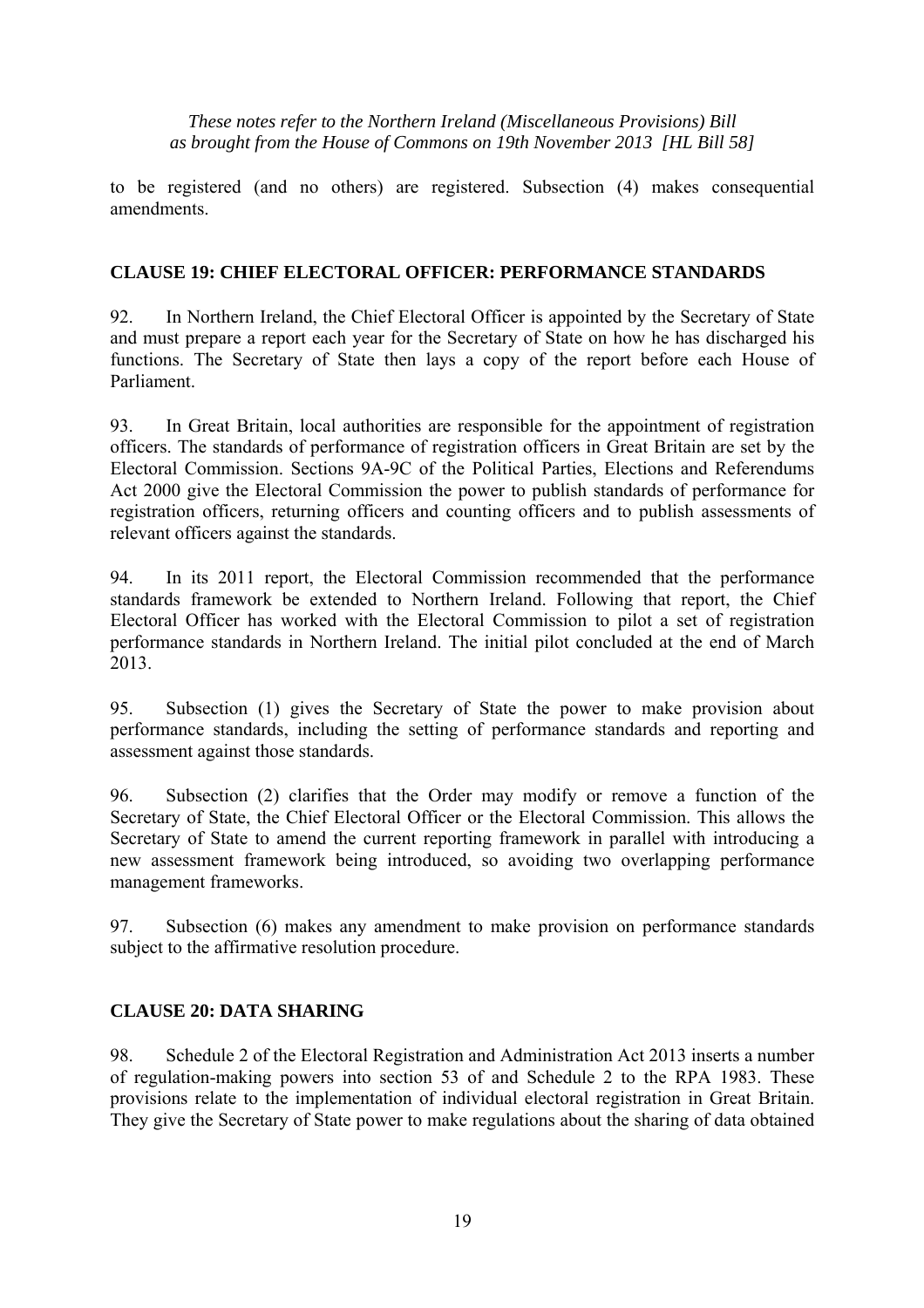from individuals or other public authorities for the purpose of electoral registration. Before any information can be shared under those provisions, the Secretary of State must consult the Electoral Commission, the Information Commissioner and any other person the Secretary of State thinks appropriate. These provisions currently apply in Great Britain, but not in Northern Ireland. Subsections (1) and (2) of clause 20 make amendments to apply those provisions to Northern Ireland.

99. In relation to Northern Ireland, there are existing powers in paragraphs 1(4A)-(4B), 1(6)-(8), 11A(1A) and 13(1ZA) of Schedule 2 to the RPA 1983 to permit the Chief Electoral Officer to require information from public authorities. Provision made under those powers is required to include a restriction on the onward disclosure to third parties of the information received by the Chief Electoral Officer from public authorities, save for the purpose of assisting the registration officer to meet the registration objectives or for the purpose of criminal or civil proceedings. Subsection (2) of clause 20 repeals those existing powers, and the linked requirement for a restriction on onward disclosure of information. Those powers are no longer necessary because regulations instead can be made using the power in the new paragraph 1A(1) to allow the Chief Electoral Officer to require information from public authorities. Subsections (3)-(7) make consequential amendments.

100. Read together with paragraph 11A of Schedule 2 to the RPA, the power to require information from public authorities under paragraph 1A of Schedule 2 includes a power to supply such data to third parties. Provision made under that power is not required to include a restriction on the passing of information to third parties. Accordingly, regulations might allow the Chief Electoral Officer to pass information obtained from public authorities to a body, such as the Northern Ireland Statistics and Research Agency, for purposes other than assisting the Chief Electoral Officer to meet the relevant registration objectives (for example, for statistical or research purposes).

## **CLAUSES 21-25: MISCELLANEOUS**

101. Clauses 21 to 24 amend various order making powers and court rule making powers in relation to Northern Ireland. Clause 25 adds the Civil Service Commissioner for Northern Ireland to the list of disqualifying offices in the Northern Ireland Assembly Disqualification Act 1975.

#### **CLAUSE 21 AND THE SCHEDULE: RULES OF COURT**

102. Clause 21 introduces the Schedule. Paragraph 1 of the Schedule amends the Judicature (Northern Ireland) Act 1978 to make provision regarding the parliamentary procedure to be followed for rules of court (in the Court of Appeal and the High Court) relating to excepted matters. Currently such rules are subject to negative resolution in the Northern Ireland Assembly. The amendment makes them subject to negative resolution of either House of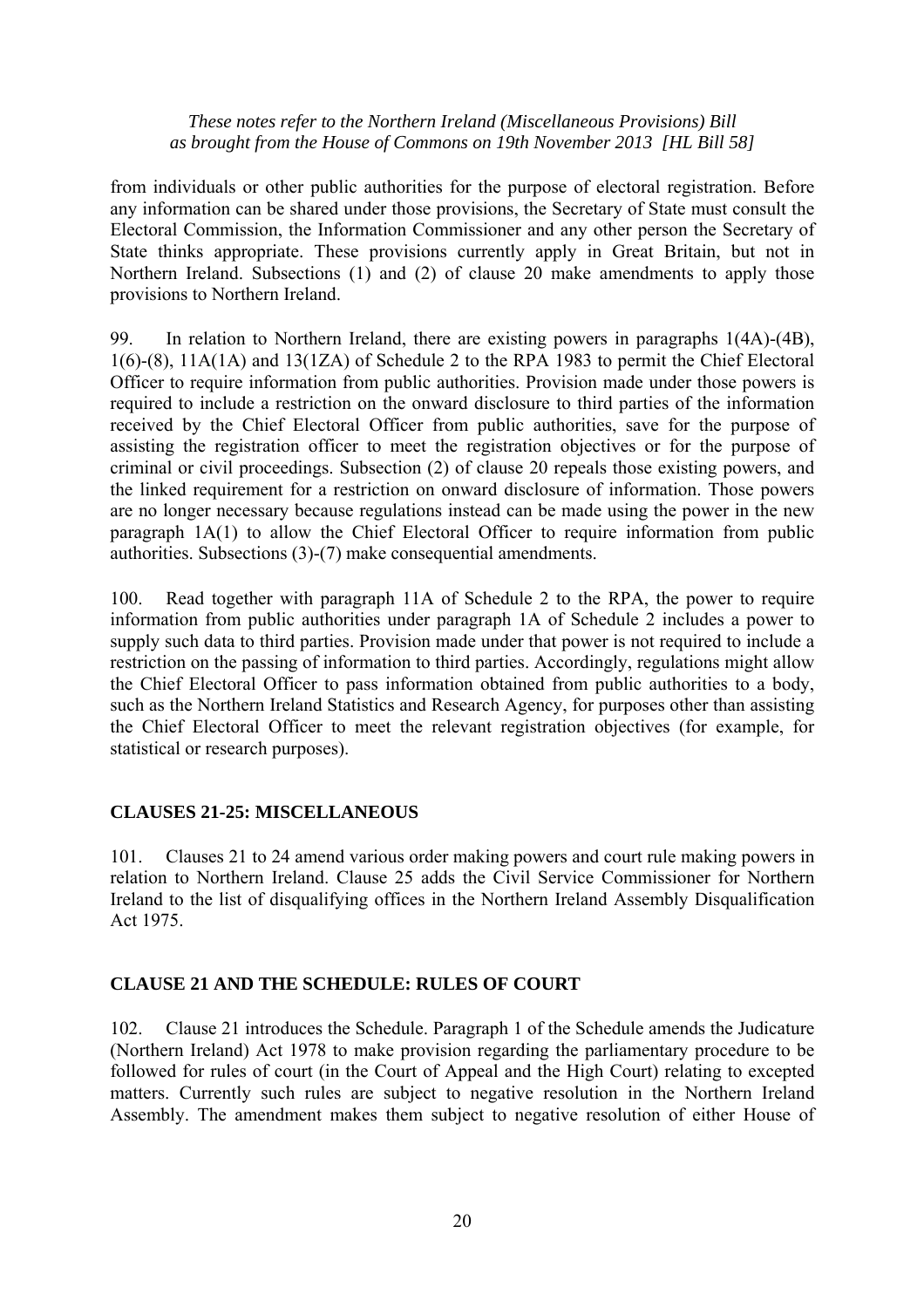Parliament. The same change is made to the Crown Court Rules by paragraph 2 of the Schedule. These changes remedy an oversight in the Northern Ireland Act 1998 (Devolution of Policing and Justice Functions) Order 2010 (the "2010 Order").

103. The 1998 Act sets out the majority of the devolution settlement with Northern Ireland. Substantive issues are either excepted (Schedule 2), reserved (Schedule 3) or transferred (everything else). The legislative competence of the Assembly in relation to primary legislation is set out in sections 5-8, providing that the Assembly may legislate on reserved matters, and on excepted matters to the extent that they are ancillary to other provisions dealing with reserved or transferred matters, in both cases with the consent of the Secretary of State.

104. Although many aspects of policing and justice were transferred to the devolved administration in 2010, certain issues were not, and in particular national security and counter-terrorism continue to be excepted. This has resulted in split order-making or rulemaking powers in a number of areas, with the Secretary of State (or the Lord Chancellor) retaining the power when it relates to an excepted matter, (and in some instances but not always, when it relates to a reserved matter too), but otherwise the power has passed to a devolved Minister or department, usually the Northern Ireland Department of Justice.

105. One of the rule-making powers devolved under the 2010 Order was the power to approve certain court rules. The Department of Justice, rather than the Lord Chancellor, shall approve court rules, save where those rules relate to excepted matters. The amendments to the 2010 Order provided that the parliamentary procedure to be followed for all court rules is the negative resolution procedure in the Northern Ireland Assembly. This was an oversight, as it should have provided that rules dealing with an excepted matter are subject to the negative resolution procedure in the Westminster Parliament. Paragraphs 1 and 2 of the Schedule rectify that error, by providing that rules dealing with an excepted matter are subject to the negative resolution procedure in the Westminster Parliament.

106. The Schedule also makes changes to the rule-making procedures for other courts (county courts, magistrates' courts and inquests). These changes seek to harmonise court rulemaking procedures, so that in each case there is a relevant authority which must allow or disallow the rules (the Lord Chancellor in the case of rules dealing with excepted matters, the Department of Justice in all other cases). A parliamentary procedure is also provided for each of these rules, being negative resolution in Parliament in the case of rules dealing with excepted matters, and negative resolution in the Northern Ireland Assembly in the case of all other rules.

## **CLAUSE 22: EQUALITY DUTIES**

107. Section 75 of the 1998 Act imposes a statutory duty to promote equality of opportunity on public authorities. Section 75(3) lists a number of public authorities to whom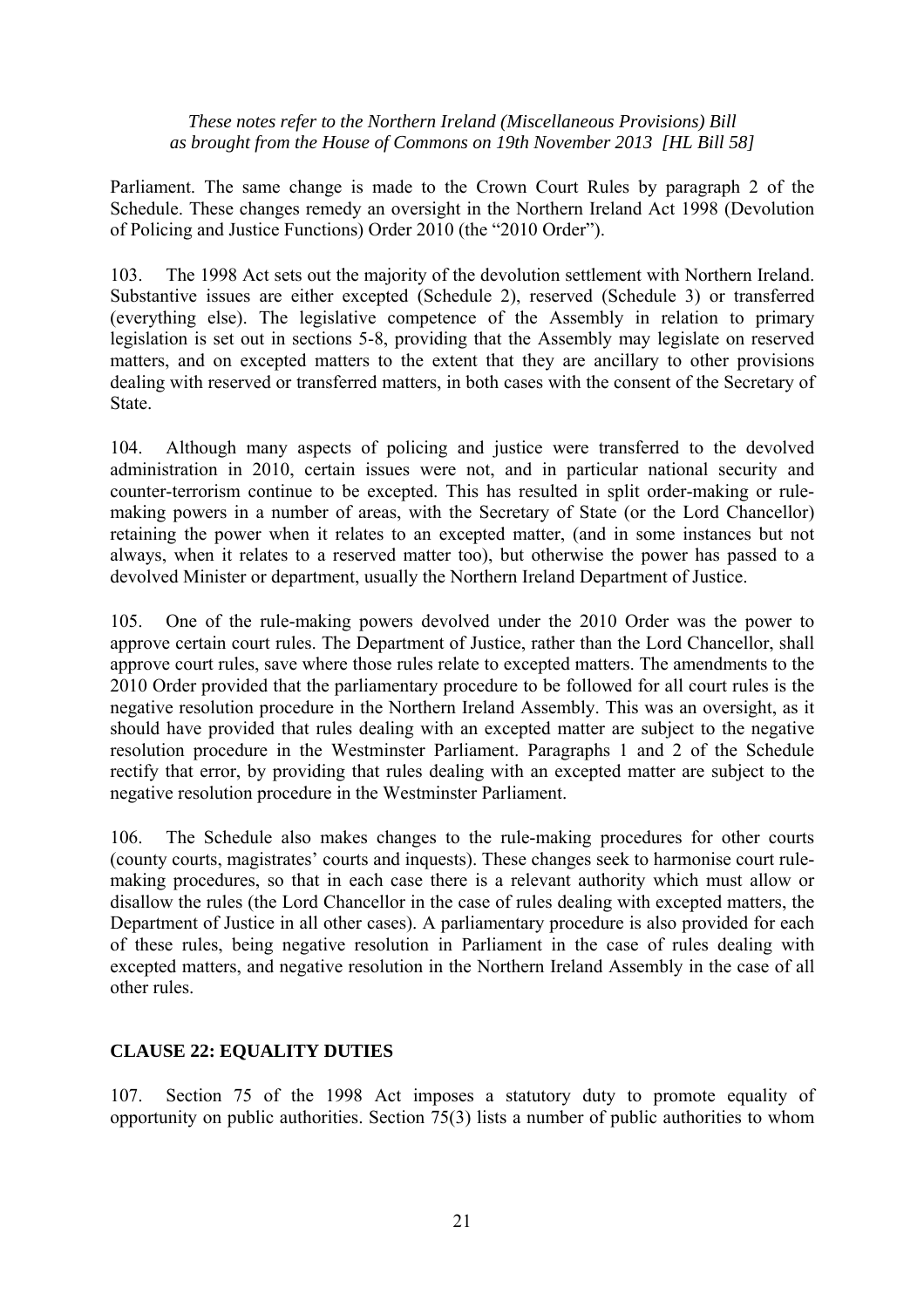the statutory duty applies and contains powers (but not any obligation) for the Secretary of State to designate by order other persons or bodies as public authorities for that purpose. Currently, the power under section 75 only allows the Secretary of State to make a 'full' designation – that is, for all of a person's functions and without exceptions. The effect of the current law is that even where it might be sensible to designate a person for certain functions only, that option is not available.

108. Clause 22 amends the power of the Secretary of State under section 75 to enable persons to be designated in respect of certain of their functions only or to apply to certain elements of the equality duty only. This means that persons or bodies who it is currently considered cannot be designated in their entirety (because, for example, certain of their functions must be excepted from the duty) can be considered for designation in the future. This clause facilitates designation in a manner similar to that permitted by the Equality Act 2010 in England and Wales.

109. Clause 22 does not alter the position of any persons who have already been designated for the purpose of section 75. It does not identify the persons who might be designated by the Secretary of State in future for certain of their functions only. There is no intention to partially designate any public authorities which are already subject to full designation in Northern Ireland.

## **CLAUSE 23: EXTENSION OF POWERS TO MAKE SUBORDINATE LEGISLATION**

110. This clause makes changes to the powers conferred by sections 34(4) and 84(1) of the 1998 Act. Section 34(4) of the 1998 Act confers power to make provision for Assembly elections, and section 84(1) for local elections (which are district council elections). Clause 23 amends these powers so that different provision may be made for different areas about the conduct of elections, including different provisions about the registration of persons entitled to vote at an election. These changes are being made so that, for example, a pilot scheme for electronic registration of electors or electronic counting of votes could be set up in specific areas only.

## **CLAUSE 24: REGULATION OF BIOMETRIC DATA**

111. Clause 24 makes a minor and technical amendment to paragraph 8 of Schedule 1 to the Protection of Freedoms Act 2012 (the "2012 Act"**).** Paragraph 8 of Schedule 1 contains two order making powers that enable the Secretary of State to make an order regarding the retention, use and destruction of DNA samples and profiles, fingerprints and footwear impressions (biometric data) in Northern Ireland for excepted or reserved purposes (in particular, in the interests of national security or for the purposes of a terrorist investigation) if an Act of the Northern Ireland Assembly made in 2011 or 2012 makes provision regarding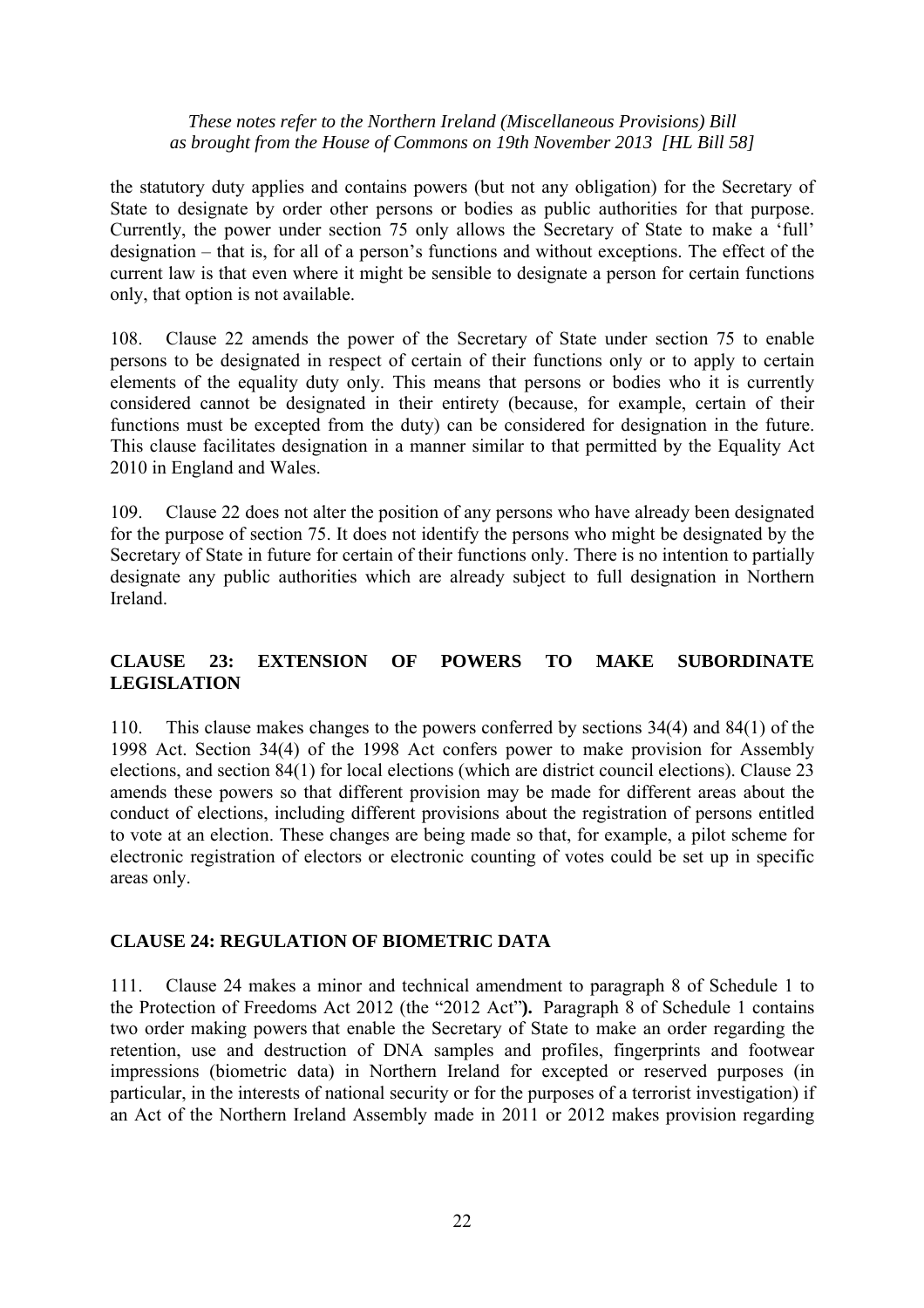the retention and use of biometric data for transferred (devolved) purposes. The order may also make provision in respect of a transferred matter where that matter is ancillary to an excepted or reserved matter. By virtue of paragraph 8(6) and (7) the order is subject to the affirmative resolution procedure if it amends or repeals primary legislation and to the negative resolution procedure if it does not.

112. Clause 24 amends paragraph 8 of Schedule 1 to the 2012 Act to enable the order to be made by the Secretary of State if the Act of the Assembly is made in 2013 or 2014 (rather than 2011 or 2012). The amendment is necessary because the Assembly did not pass the relevant legislation before the end of 2012 and because the Assembly is expected to legislate in 2013 or 2014 (the Assembly's Criminal Justice Bill is expected to receive Royal Assent in 2013).

## **CLAUSE 25: AMENDMENT OF THE NORTHERN IRELAND ASSEMBLY DISQUALIFICATION ACT 1975**

113. This clause makes provision amending Part 3 of Schedule 1 to the Northern Ireland Assembly Disqualification Act 1975.

114. The amendment will disqualify anyone holding the position of Civil Service Commissioner for Northern Ireland from sitting concurrently in the Northern Ireland Assembly.

## **FINAL PROVISIONS**

## **CLAUSE 26: AMENDMENTS WHICH COULD HAVE BEEN MADE UNDER EXISTING POWERS**

115. The Bill amends certain provisions of subordinate legislation. Clause 26 provides that those amendments are to be treated as having been made under the relevant power to make subordinate legislation. This is to ensure that any such provisions can be amended again by subordinate legislation in future.

#### **CLAUSE 27: TERRITORIAL EXTENT**

116. Clause 27 makes provision about extent. The main impact of the Bill's provisions is on Northern Ireland. However, because many of the enactments upon which the Bill operates extend to the whole of the UK, as a technical matter much of the Bill extends to the whole of the UK. The exceptions are provisions modifying enactments with a different extent. Those provisions have the same extent as the enactments being modified.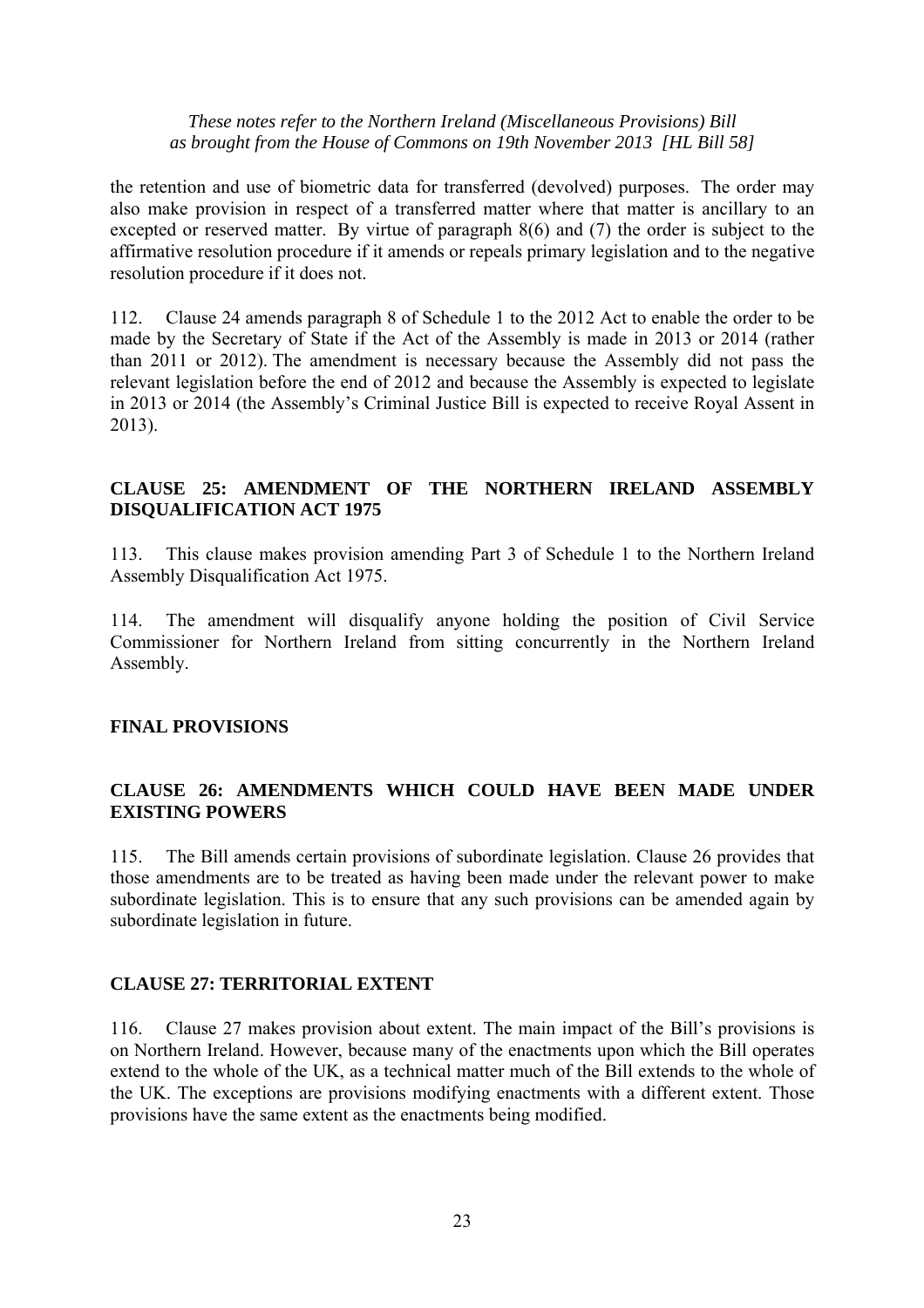117. The devolution position has been resolved with the devolved administration in Northern Ireland, and a Legislative Consent Motion for the court rules provisions in the Schedule was agreed by the Northern Ireland Assembly on 23rd September. There is no effect on Scotland and Wales.

## **CLAUSE 28: COMMENCEMENT**

118. Clause 28 provides for the commencement of the clauses in the Bill. Subsection (1) sets out the clauses that will be commenced on Royal Assent. Subsection (3) sets out the clauses that will be commenced two months after Royal Assent. Subsections (2) and (4) are technical and deal with complications arising from the fact that the Bill amends certain provisions of existing legislation which are subject to amendments which are not yet in force. Subsection (5) provides for commencement of clauses 3, 4 and 5 on the first day after the Bill is passed on which the Northern Ireland Assembly is dissolved. Subsections (6) and (7) provide for the remaining provisions to be commenced by order of the Secretary of State.

#### **FINANCIAL EFFECTS**

119. The financial effects of the Bill are minimal. The majority of the provisions will effect procedural changes. The exception is the creation of the new criminal offence of provision of false information in relation to application for an electoral identity card. During consultation with the Northern Ireland Department of Justice on this measure it was agreed that the expectation of the overall impact of this change on resources in Northern Ireland would be low. The total number of cases involving registration offences, including the new electoral identity card offence, is projected to be fewer than five per year. There is no anticipated expenditure expected to fall on the Consolidated Fund or the National Loans Fund. The financial consequences in terms of total public expenditure are so minimal that an estimate of the full year costs is not considered necessary.

## **PUBLIC SECTOR MANPOWER**

120. The Bill is not expected to give rise to any changes to the staff of any Government department nor their agencies.

## **SUMMARY OF IMPACT ASSESSMENT**

121. The Bill does not require an Impact Assessment as the provisions are largely procedural and technical in nature.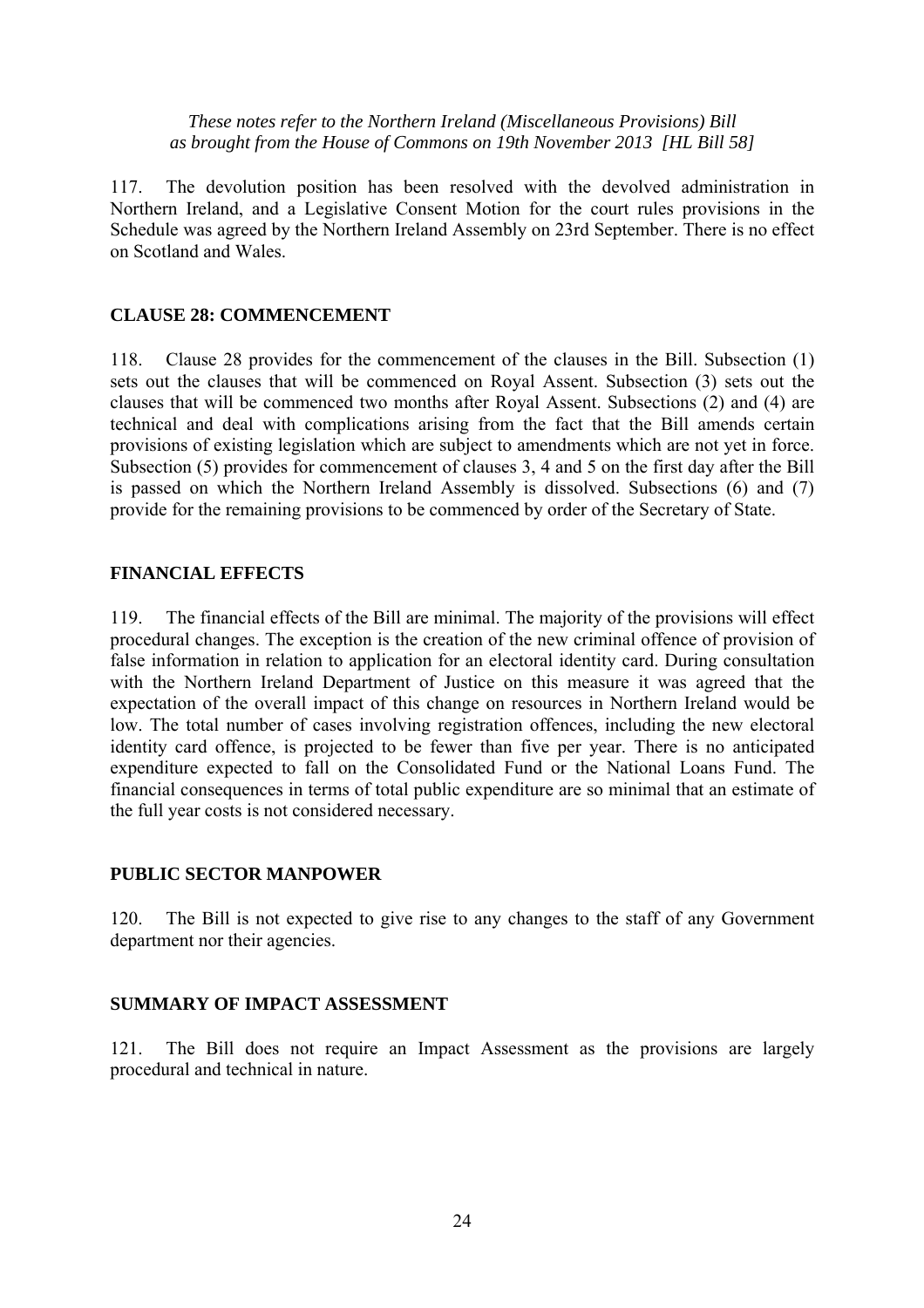## **EUROPEAN CONVENTION ON HUMAN RIGHTS**

122. Section 19 of the Human Rights Act 1998 (the "HRA 1998") requires the Minister in charge of a Bill in either House of Parliament to make a statement before the Second Reading about the compatibility of the provisions of the Bill with the Convention rights (as defined by section 1 of that Act). The Secretary of State has made the following statement:

"In my view the provisions of the Northern Ireland (Miscellaneous Provisions) Bill are compatible with the Convention rights."

# **DONATIONS AND LOANS FOR POLITICAL PURPOSES: CLAUSES 1 AND 2**

## **DONATIONS AND LOANS MADE ON OR AFTER 1 OCTOBER 2014**

123. The existing provisions prohibiting the publication of information relating to donations and loans to Northern Ireland political parties were made because of fears of intimidation of potential donors. There were concerns that individuals or businesses making donations to particular parties would face the threat of intimidation or violence if information relating to these donations was made public. The risk of intimidation might then result in potential donors refusing to provide funding to political parties in future.

124. Clauses 1 and 2 provide for a power to increase transparency through secondary legislation by disclosure of some or all of the details provided in donation reports. Should the power be exercised to permit publication of the personal details (i.e. name and address) of donors and lenders in donation reports under PPERA, the rights of those donors and lenders to private life under Article 8 would be engaged.

125. The Government considers that a power to increase transparency strikes an appropriate balance between respecting the right to privacy of individual donors and lenders and achieving the aim of transparency and accountability in election finance.

126. Transparency and accountability in matters relating to election finance are important to ensure that fraud and corruption can be avoided. The publication of the details of donations and loans made to political parties will allow the electorate to know how and by whom candidates and elected officials are funded, thereby facilitating the free and informed expression of the opinion of the people in the election of their legislature under Article 3 of Protocol 1.

127. The Secretary of State has a duty under section 6 of the HRA 1998 to act compatibly with the ECHR. This will require the Secretary of State to take into account whether the risk of intimidation of donors and lenders remains a problem in Northern Ireland.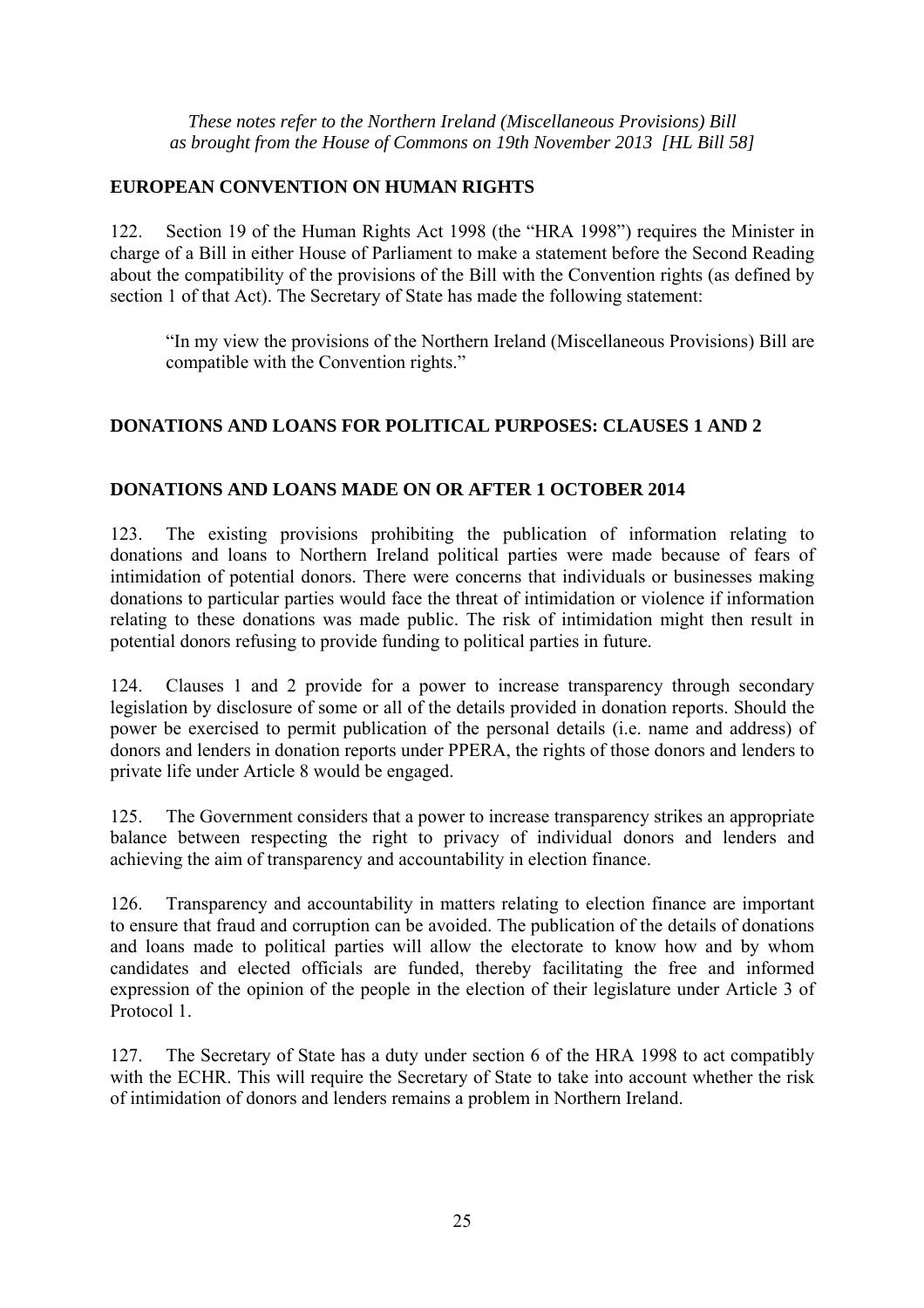128. The Government notes that the details of reports on donations and loans submitted to the Electoral Commission are published in full in respect of recipients registered in Great Britain.

129. Whether or not the power to increase transparency is exercised, clauses 1(3) nd 2(2) provide that information that might reveal the identity of a person who made a donation can be disclosed by the Electoral Commission if they believe on reasonable grounds that the donor or lender has consented to that disclosure in accordance with requirements that will be set out in secondary legislation. The provision that the Commission must believe that a person has consented protects the Commission from challenge or prosecution in circumstances where it was understandably mistaken. By providing that the Commission must believe on reasonable grounds that a person has consented, the provision provides protection for a person's privacy under Article 8. In addition, the Electoral Commission is a public authority and therefore has a duty under section 6 of the HRA 1998 to act compatibly with the ECHR. In order to comply with this duty in relation to the rights of individuals under Article 8, the Electoral Commission will need to take care in ensuring that it has sufficient evidence to support its belief in consent to disclosure.

130. Should persons have concerns about the disclosure of their details, it will be open to them to inform the Commission that they will not consent to the disclosure of their details at any time. The Commission could not then be mistaken about whether the person has consented. The Government considers that this strikes an appropriate balance between achieving the greatest possible measure of transparency, while ensuring the least possible interference with a person's Article 8 rights.

131. The Government considers that any order to increase transparency will not interfere with the Article 11 rights of political parties and will not engage the rights of political parties under Article 1 of Protocol 1.

# **DONATIONS AND LOANS MADE BETWEEN 1 NOVEMBER 2007 AND 1 OCTOBER 2014**

132. Respondents to a Government consultation on this issue in August 2010 raised concerns that the publication of details of donations and loans made during the prescribed period would be contrary to the expectations of donors at the time they donated and would be a source of distress to them. In order to avoid any unfairness, or perception of unfairness, to persons who made donations or loans during the prescribed period in the belief that their details would never be disclosed, the power to increase transparency is restricted in relation to the period between 1st November 2007 and 30th September 2014.

133. It is the Government's view that these arrangements for the period prior to 1st October 2014 strike a fair and appropriate balance between the rights of the donors and lenders under Article 8 and the aim of achieving transparency and accountability in electoral finance.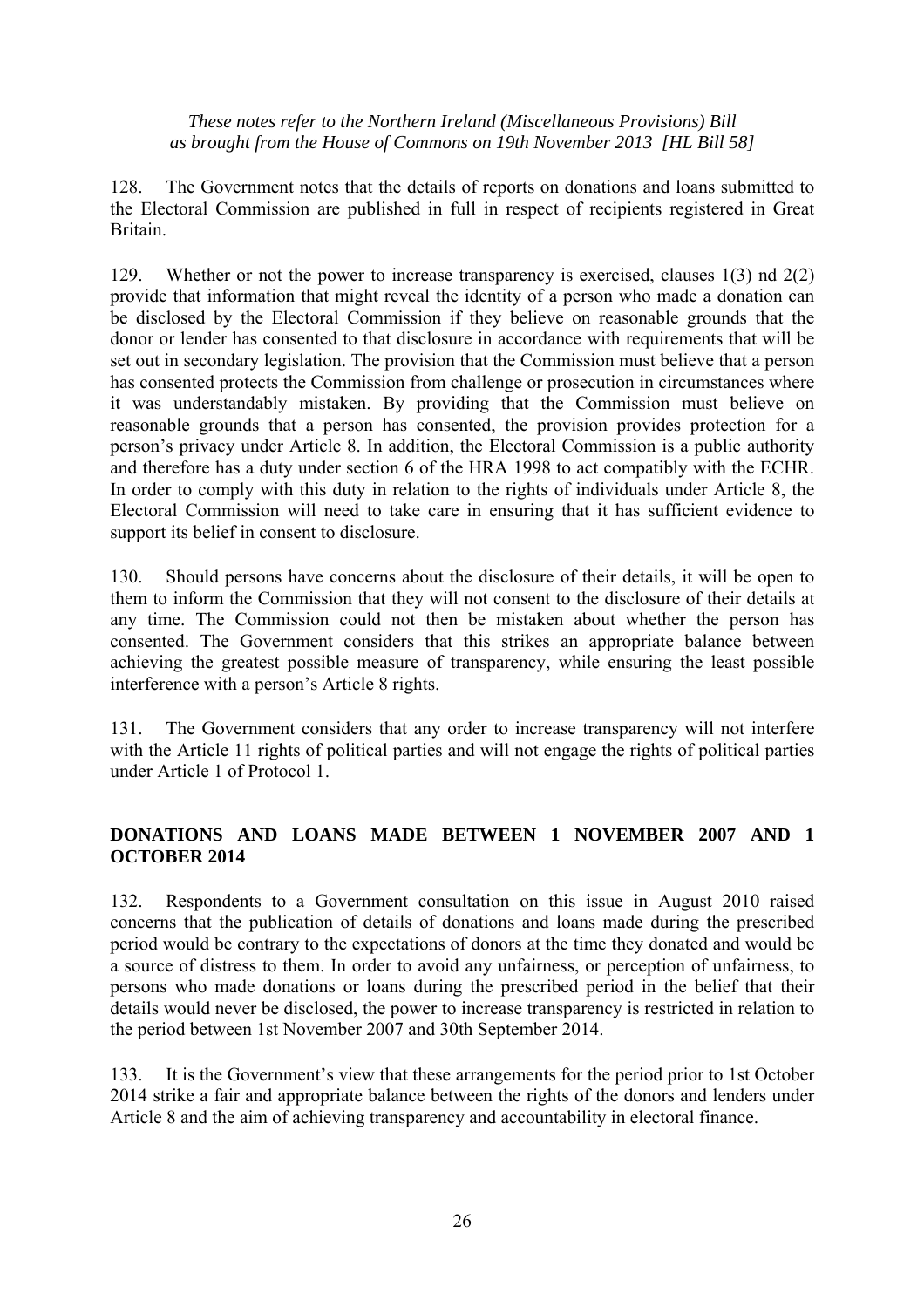#### **DUAL MANDATES: CLAUSES 3 AND 4**

#### **ARTICLE 3, PROTOCOL 1**

134. The right to free elections under Article 3, Protocol 1 obliges states to hold elections which ensure the free expression of the opinion of the people, but this includes the right to vote and the right to stand for election. The rights enshrined in Article 3, Protocol 1, are not absolute and may be subject to limitations.2 In examining compliance, the ECtHR has focused mainly on two criteria: whether there has been arbitrariness or a lack of proportionality, and whether the restriction has interfered with the free expression of the opinion of the people. Limitations must not curtail the rights in question to such an extent as to impair their very essence and deprive them of their effectiveness. Limitations must not run counter to the concern to maintain the integrity and effectiveness of an electoral procedure aimed at identifying the will of the people through universal suffrage.<sup>3</sup> Stricter requirements may be imposed on eligibility to stand for election to Parliament than is the case for eligibility to vote.4 The Convention provisions do not prevent, in principle, contracting states from introducing general policy schemes by way of legislative measures whereby a certain category or group of individuals is treated differently from others, provided that the interference with the rights of the statutory category or group as a whole can be justified under the Convention.<sup>5</sup>

135. In M v. UK,6 the applicant complained that the disqualification from membership of the Assembly of members of the Seanad (the Irish Senate) was in contravention of Article 3, Protocol 1. The Commission (Plenary) dismissed the claim on the basis that "the condition that one must not be a member of another legislature is a requirement which is reconcilable with the rights enshrined in Article 3 of the First Protocol".

136. The Government accepts that the prohibition in clauses 3 and 4 may constitute an effective limitation on the right to stand for election under Article 3, Protocol 1. However, this limitation is a proportionate and reasonable limitation, which aims to preserve the effectiveness of the electoral system by ensuring that elected representatives are properly capable of carrying out their mandate. The Government's view is that there is no violation of Article 3, Protocol 1. Analogous prohibitions exist in European Law. For example, Council Decision 2002/772/EC rendered the office of member of European Parliament incompatible with that of member of a national parliament.

## **ARTICLE 14**

 $\overline{a}$ 

<sup>&</sup>lt;sup>2</sup> Ahmed v United Kingdom (1998) 29 E.H.R.R. 1 (para. 75)<br>
<sup>3</sup> Yumak and Sadak v Turkey, Application No.10226/03, 8 July 2008 (Grand Chamber), paragraph 109.<br>
<sup>4</sup> Melnychenko v. Ukraine (2006) 42 E.H.R.R. 39, Application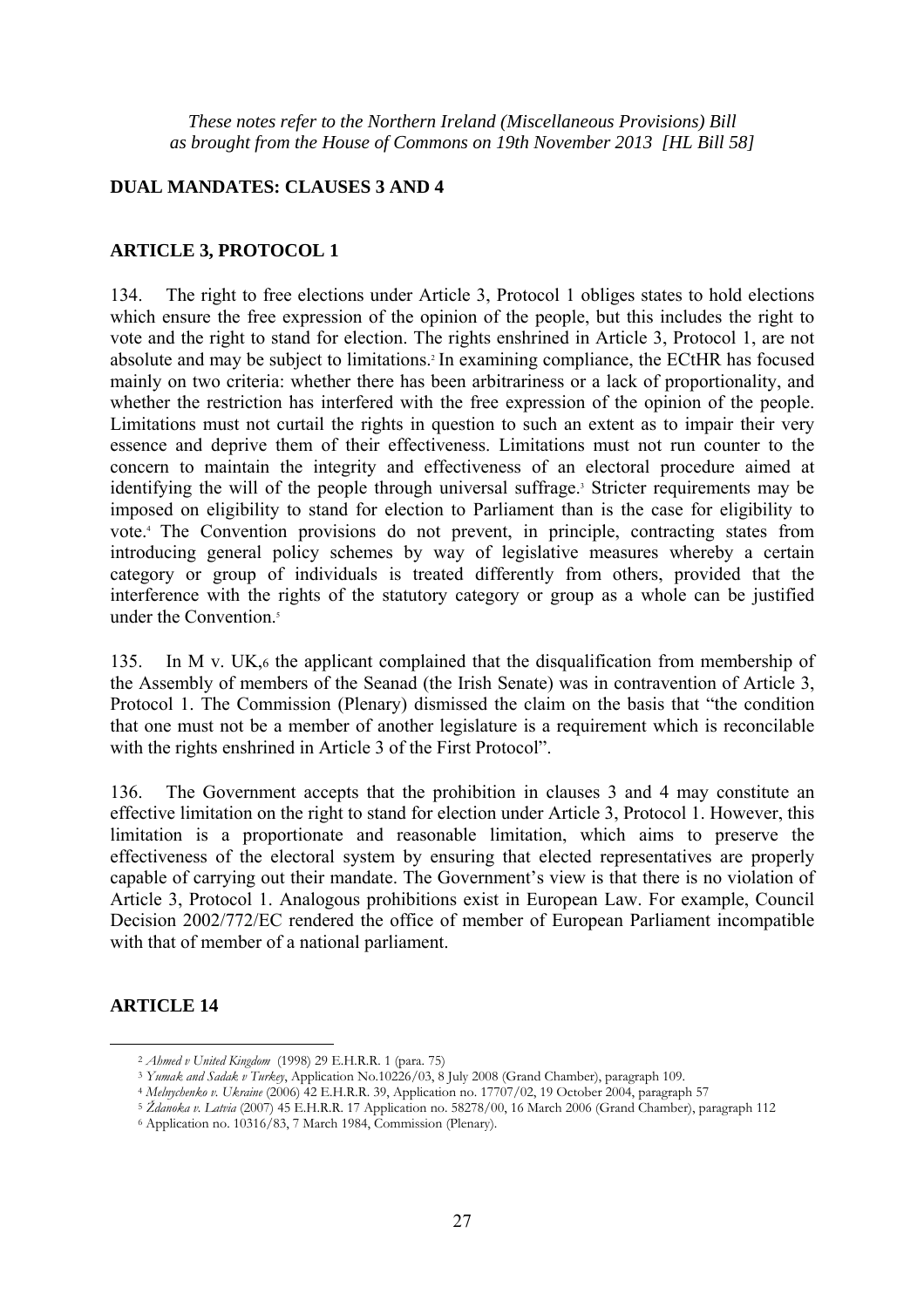137. Article 14 complements the other substantive provisions of the Convention and the Protocols thereto. It has no independent existence since it has effect solely in relation to "the enjoyment of the rights and freedoms" safeguarded by those provisions. Discrimination means treating differently, without an objective and reasonable justification, persons in similar situations. "No objective and reasonable justification" means that the distinction in issue does not pursue a "legitimate aim" or that there is not a "reasonable relationship of proportionality between the means employed and the aim sought to be realised".

138. Article 14 is potentially engaged through the prohibition on members of the Assembly from holding a dual mandate with the House of Commons or with the Dáil. This is because, via the application of the ban, members of the House of Commons and the Dáil are treated differently from members of other Commonwealth legislatures. Members of these other legislatures are not similarly disqualified from seeking dual membership of the Assembly. In M v. UK,7 the Commission (Plenary) observed that there was a difference in treatment under the Northern Ireland Assembly Disqualification Act 1975 between members of a legislature outside of the Commonwealth, who are disqualified from membership of the Assembly, and members of a legislature inside the Commonwealth, who are not disqualified. The Commission accepted that this could amount to a difference in treatment on the basis of "national origin", but concluded that the distinction found "a reasonable and objective justification in the special historical tradition and special ties that are shared by members of the British Commonwealth of which Ireland does not form a part".

139. The Government's view is that the difference in treatment can be objectively justified in light of the different character of the Upper Houses in each jurisdiction. The Government considers that the demands of membership of the House of Lords and the Seanad are different, in terms of both workload and responsibility, and that such demands do not have the same impact on the exercise by a MLA of his or her responsibilities.

140. There is also a reasonable and objective justification for imposing a prohibition on dual mandates in respect of members of the House of Commons and the Northern Ireland Assembly, but not in respect of members of the House of Commons and the Scottish Parliament or the National Assembly for Wales. The Committee on Standards in Public Life noted that the holding of multiple mandates appears to be "unusually ingrained" in Northern Ireland. This was thought to be both because of the legacy of the Troubles, which discouraged many individuals from getting involved in politics, and because of the recent history of political instability, which has led the political parties to be fearful of giving up seats in Westminster for fear that the local devolution settlement will again collapse. There remain in Northern Ireland a number of MPs/MLAs who hold a dual mandate. By contrast, there are no dual mandates between the House of Commons and the National Assembly for Wales, and no Members of the Scottish Parliament also sit in the Commons.

 $\overline{a}$ 

<sup>7</sup> Application no. 10316/83, 7 March 1984, Commission (Plenary)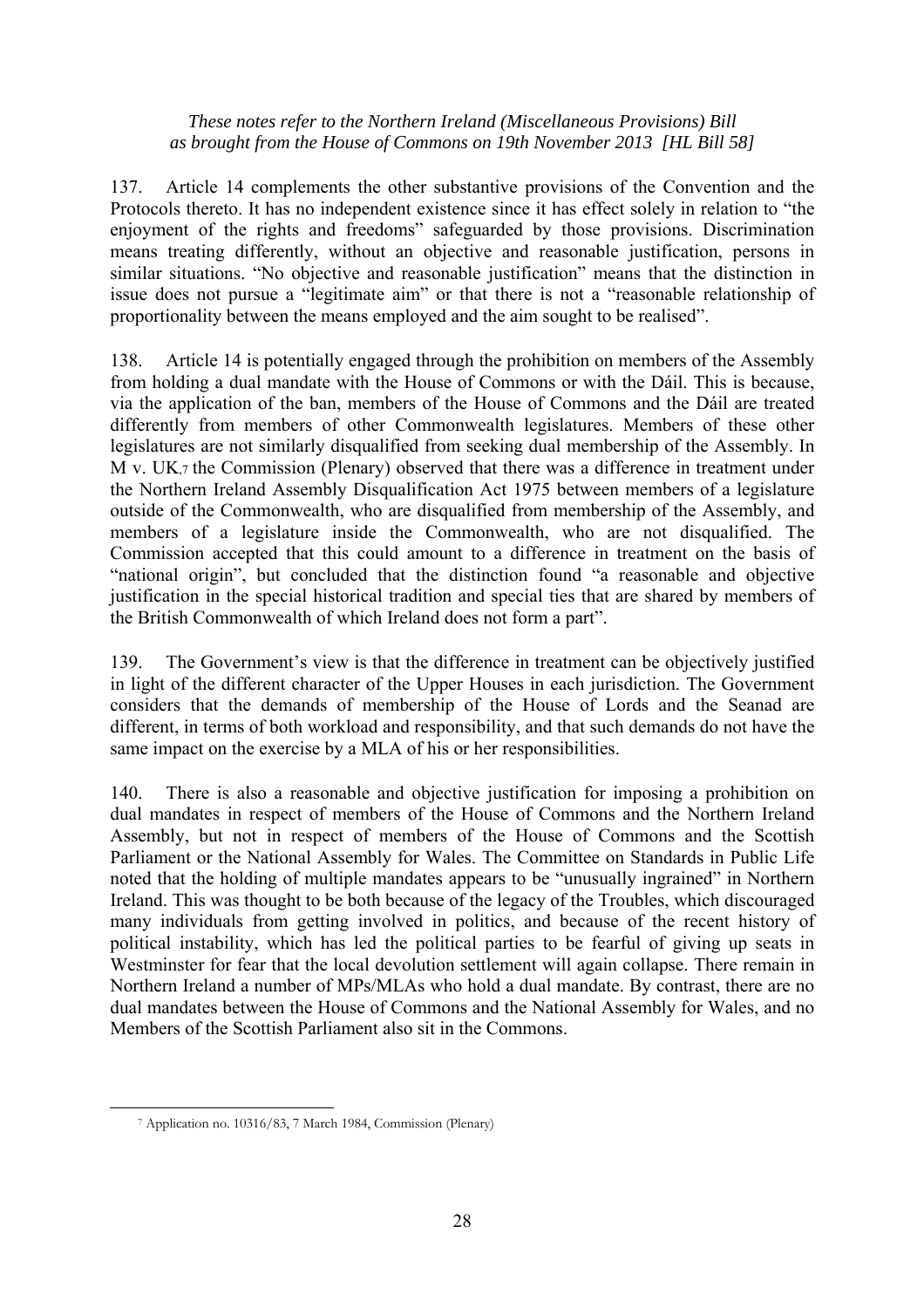## **EXTENSION OF TERM OF THE ASSEMBLY: CLAUSE 7**

141. Article 3 of Protocol 1 to the European Convention on Human Rights contains an undertaking that the Parties will hold free elections at reasonable intervals by secret ballot under conditions which will ensure the free expression of the opinion of the people in the choice of the legislature. The extension of the current Assembly term by one year, and the move to five year terms, will mean that voters in Northern Ireland are entitled to less frequent elections and will not have a chance to vote again for a new Assembly until one year later than was envisaged at the time that they cast their votes in 2001.

142. However, the voters will still be entitled to free elections by secret ballot every five years which will allow a free expression of their opinion. The Government considers that a five year term between elections is reasonable and indeed brings the length of the term into alignment with the parliaments and assemblies in the rest of the United Kingdom. It is possible that some voters will feel disadvantaged in not being able to vote for a new Assembly for a further year during the current Assembly term. The Government considers that this slight disadvantage is justified and proportionate given the support for change expressed by the majority parties in Northern Ireland and the advantage in having consistency across the United Kingdom. In moving to five year terms the provisions of the European Convention will not be breached.

## **ELECTORAL REGISTRATION AND ADMINISTRATION: CLAUSES 15 AND 20**

## **DATA SHARING: CLAUSE 20**

143. Clause 20 amends section 53 of and Schedule 2 to the RPA 1983 to apply to Northern Ireland additional regulation-making powers relating to the sharing of data obtained from individuals or other public authorities for the purpose of electoral registration.

144. The regulation-making powers relate to the processing of individuals' personal information, such as name, address, date of birth, nationality and national insurance number, and therefore could potentially engage Article 8. Article 8 is not an absolute right and interference with it can be justified on a number of grounds set out in Article 8(2). The Government considers that any such provisions are necessary in a democratic society, as they will enable the voter registration system to function properly, and will be in accordance with law. The powers are necessary for the prevention of crime and the protection of the rights and freedoms of others, including, significantly, the right of individuals to exercise their right to vote under Article 3 of Protocol 1. The powers are necessary to ensure that:

the Chief Electoral Officer is able to ensure that only those individuals who are entitled to be registered to vote are included on the register;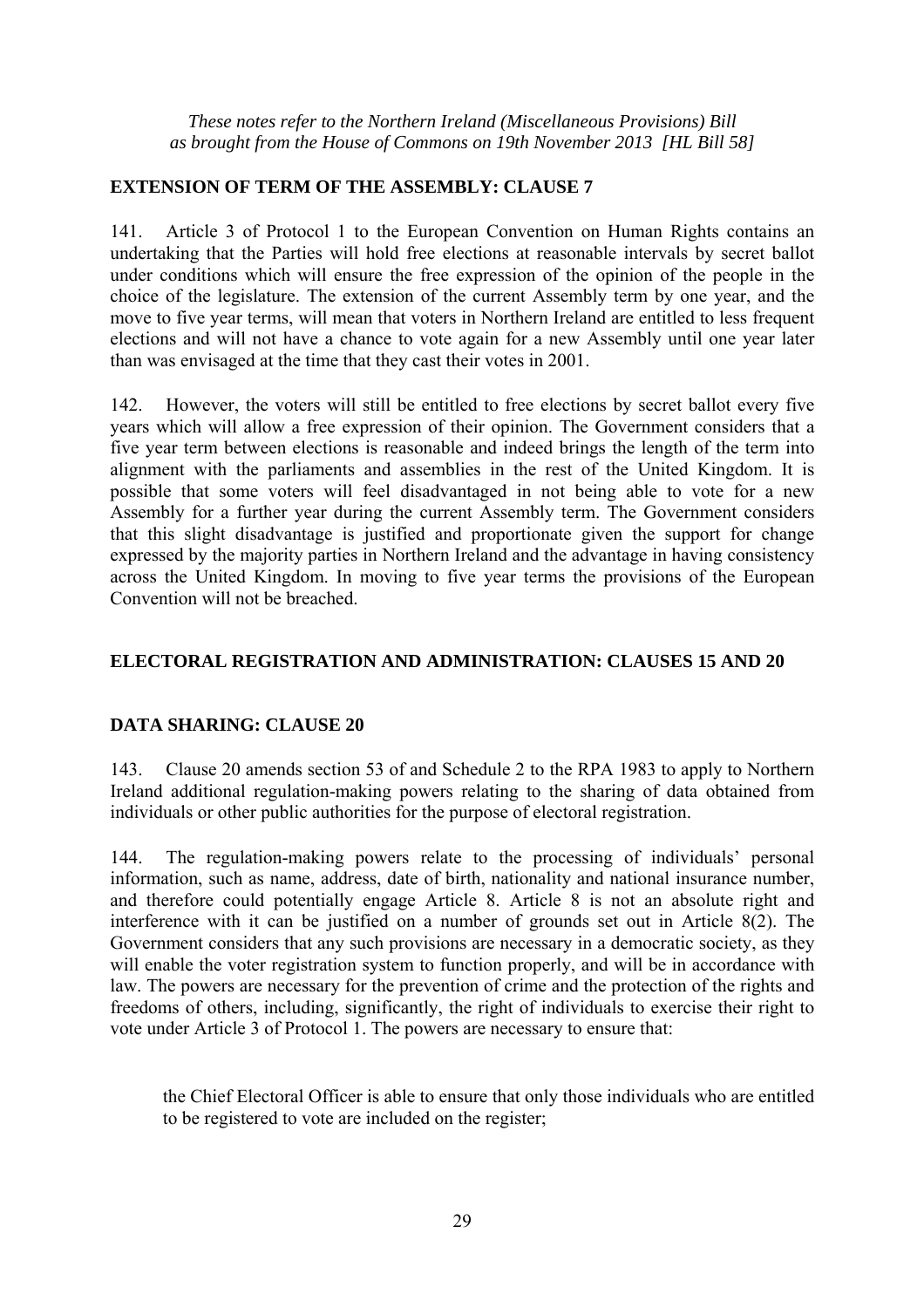the Chief Electoral Officer is able to ensure that the electoral register is not used in order to create fraudulent identities or commit electoral offences; and

the Chief Electoral Officer is able to obtain information relating to individuals who may be eligible to be registered to vote, in order to carry out his duty to maintain the register and to meet the relevant registration objectives.

145. The requirement to consult the Electoral Commission, the Information Commissioner and any other person the Secretary of State thinks appropriate provides an additional safeguard for the rights of individuals under Article 8. In addition, the Secretary of State has a duty under section 6 of the HRA 1998 to act compatibly with the ECHR. The Secretary of State will therefore be required to consider the Article 8 rights of individuals when making regulations in relation to the processing of information. In order to protect the rights of individuals, the Secretary of State will have the power to include provisions which regulate the manner in which information is disclosed; require the retention or disposal, or otherwise regulate the processing, of information disclosed; and impose criminal sanctions for processing information in breach of those provisions. Under this power, the Secretary of State could set a period after which the information should no longer be retained.

146. Read together with paragraph 11A of Schedule 2 to the RPA 1983, the power to require information from public authorities under paragraph 1A includes a power to supply such data to third parties. The Government considers that this will not interfere with the Article 8 rights of individuals due to the safeguards inherent in the exercise of the power to require information in paragraph 1A(1). The requirement to consult with the Information Commissioner is particularly important in this respect. In exercising the power to share information with third parties under paragraph 11A, the Secretary of State's duty to comply with section 6 of the HRA in relation to the Article 8 rights of individuals continues to apply.

## **EQUALITY DUTIES: CLAUSE 22**

147. This clause does not itself engage any provisions of the Convention. However, it is considered that the application of a statutory equality duty to public authorities may impact on other rights and freedoms protected by the Convention when those other rights and freedoms are engaged by actions taken by those public authorities. When exercising the power to designate bodies under section 75, the Secretary of State will be obliged under section 6 of the HRA 1998 to keep in mind the considerations that normally arise under Article 14 in relation to those other rights and freedoms protected by the Convention. Article 14 complements the other substantive provisions of the Convention and the Protocols thereto and has no independent existence since it has effect solely in relation to "the enjoyment of the rights and freedoms" safeguarded by those provisions.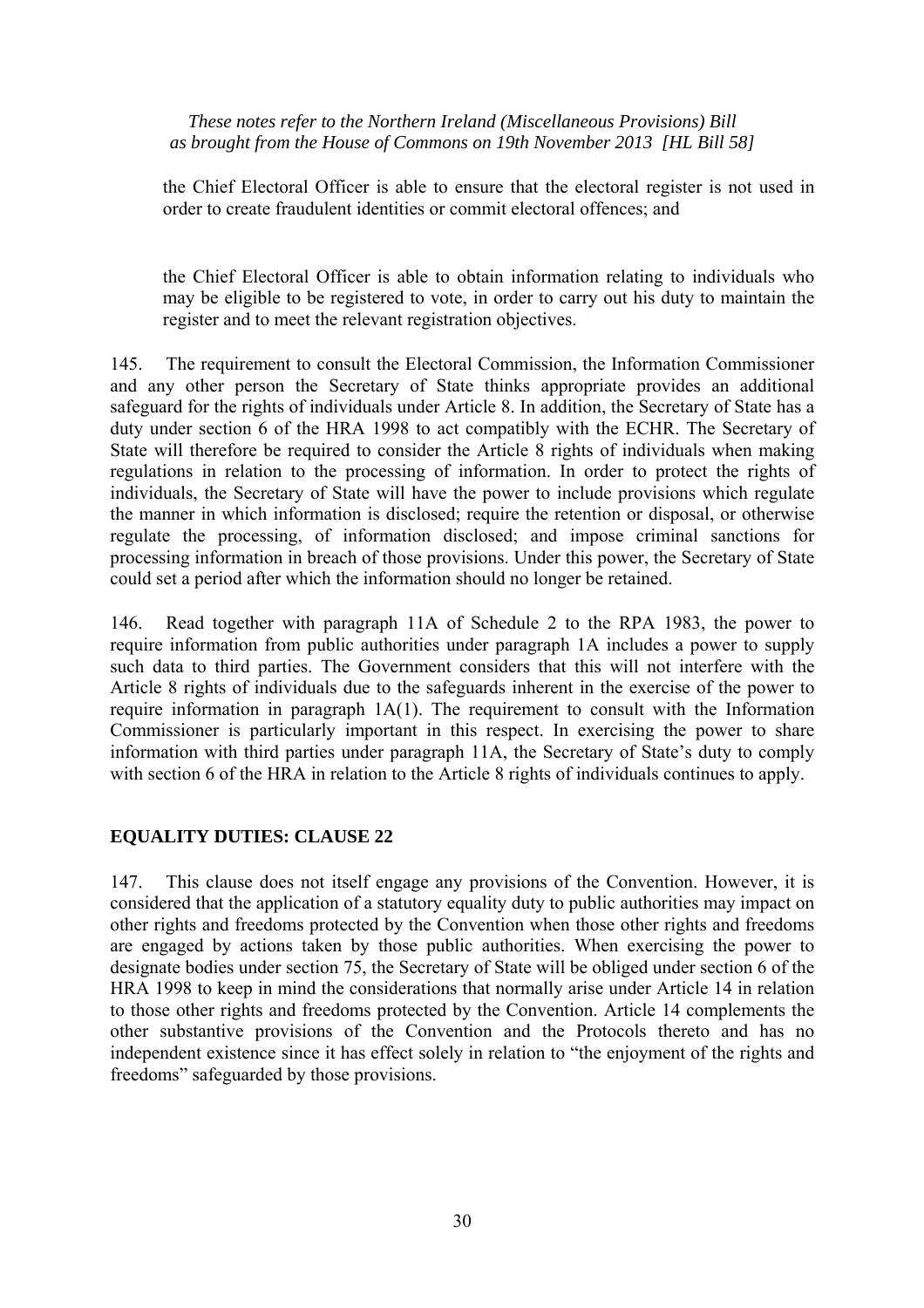## **REGULATION OF BIOMETRIC DATA: CLAUSE 24**

148. The minor and technical amendment which is made in clause 24 simply ensures that the order making power in paragraph 8 of Schedule 1 to the Protection of Freedoms Act 2012 ("POFA") can now be exercised if the Northern Ireland Assembly passes such an Act in 2013 or 2014 (rather than 2011 or 2012).

149. Whilst the amendment is minor and technical and does not itself impact upon the ECHR, an order made under paragraph 8 of Schedule 1 to POFA as amended by clause 22 will engage Article 8. Much of the provision which is made for England and Wales in sections 1-18 and 23-25 of POFA has been transferred to the competence of the Northern Ireland Assembly and will be replicated in the Criminal Justice Bill, which is currently before the Assembly. However, provision regarding the retention and use of biometric data for excepted or reserved purposes (in particular, in the interests of national security and for the purposes of a terrorist investigation) will be made by order under paragraph 8 of Schedule 1 to POFA and will mirror the corresponding provision made in respect of England and Wales in POFA.

150. Article 8 is not an absolute right and interference with it can be justified on a number of grounds set out in Article 8(2). The retention and use of biometric data will be compatible with Article 8 if it is necessary in a democratic society for a legitimate aim, if it answers a pressing social need and if it is proportionate to the legitimate aim pursued (S and Marper v UK [2008] ECHR 1581, see paragraph 101). The provision which will be made by order under paragraph 8 of Schedule 1 to POFA will be necessary in a democratic society for the purposes of national security and public safety and for the protection of the rights and freedoms of others. Consequently, the Government considers that clause 24 is compatible with Article 8.

## **AMENDMENT OF THE NORTHERN IRELAND ASSEMBLY DISQUALIFICATION ACT 1975: CLAUSE 25**

151. Clause 25 disqualifies the Civil Service Commissioner for Northern Ireland (CSCNI) from membership of the Assembly. The Government accepts that the prohibition in clause 25 may constitute an effective limitation on the right to stand for election under Article 3, Protocol 1. However, this limitation is a proportionate and reasonable limitation, which aims to preserve the independence and integrity of CSCNI. This is consistent with the Code of Practice of the CSCNI, which states that the CSCNI will not hold any paid or unpaid posts in a political party; publicly support or criticise a political party in speeches, letters to the Press, books, articles or leaflets; or canvass on behalf of a political party. The Government notes that the CSCNI is a disqualifying office for the House of Commons and the legislatures of the other devolved administrations. The Government considers that this clause is compatible with the Convention.